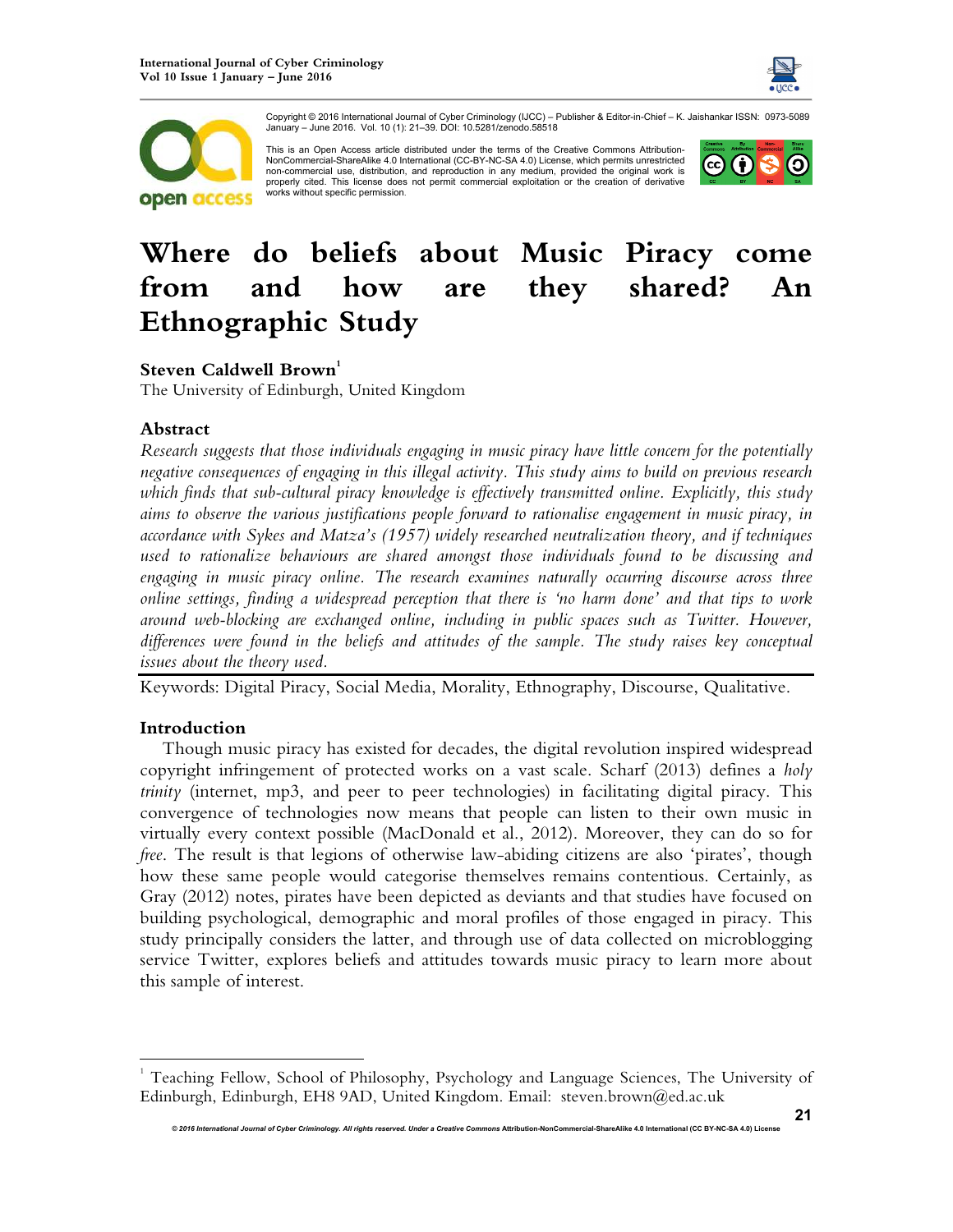#### **Review of Literature**

de Kaminski et al. (2013) found that the legality of content found online was not of importance to participants in their focus group study and indeed one need not look further than public forums such as Twitter to emphasise this, with users regularly posting links to pirated content with little concern over being caught in the process. This is likely due to the fact that the certainty of punishment, the most important deterrent factor with crime (Brown et al., 2007; Li & Nergardze, 2009), is not upheld – piracy is widespread, and the mass majority of people engaging in music piracy will face no negative consequences. Brown and Marsden (2013) explain that more litigation leads to more encryption, citing the prosecution of popular cyberlocker *Megaupload* as leading to more advanced cyberlockers. Put simply, when access to one source of pirated music is removed, others quickly emerge in its place. In the words of Higgins and Marcum (2011): 'There are always savvy Internet users that seem to outsmart technology faster than it can be produced' (p. 78).

Importantly, Kay (2012) reveals that many Internet users are unclear over which content is legal and which is not. Hunt et al. (2009) explaining that as the scale of piracy expands, confusion over legality will also expand, lending to the volume of ways in which media can be accessed. Access to content which is in breach of copyright is constantly evolving, and confusingly so. Some 49% of videos removed from YouTube breach copyright (Liikanen & Salovaara, 2015) and as Trainer (2015) notes there is no way to stop uploading content breaching copyright. YouTube is a legitimate digital platform, but the content hosted on it is not necessarily legal. Conversely, use of P2P, torrents, and cyberlockers is not illegal – it depends on which digital files are accessed. The perception that torrents are principally used for engaging in digital piracy is however supported by research, with Price (2013) finding that of the 12,500 most popular torrents, only two were distributed legally. It is noteworthy also that Bit-Torrent services profit from advertising, and often adverts are for reputable brands.

It could be said then, that the public are receiving mixed signals about digital piracy. Certainly, with policing of copyright infringement clearly not a priority for governments worldwide, and with more music being released than ever before, including music being given away for free by established artists, the notion that music piracy negatively impacts on the industry is difficult to take seriously. This is made all the more so when considering research into the economics of music piracy.

Several studies have demonstrated that P2P usage reduces the likelihood of buying music (such as Montoro-Pons & Cuadrado, 2008; Rochelandent & Le Guel, 2005); with Zentner (2006) showing this can be by as much as 30%. Elsewhere, a more neutral effect was found by Oberholzer-Gee and Strumpf (2007) who showed that downloads have an effect on sales statistically indistinguishable from zero; the research has been widely criticised on methodological grounds, particularly by Liebowitz (2007; 2010). Controversially, Andersen and Frenz (2007) concluded that P2P file-sharing tends to *increase* rather than *decrease* music purchasing. Barker (2012) however, reached the opposite conclusion when conducting analysis on the same dataset, observing that a 10% increase in P2P downloads reduces legitimate demand by 0.4%. Aside from Hammond's (2012) observations that new releases marginally benefit from file-sharing, empirical credibility to support the notion that piracy increases legal sales of recorded music is scarce.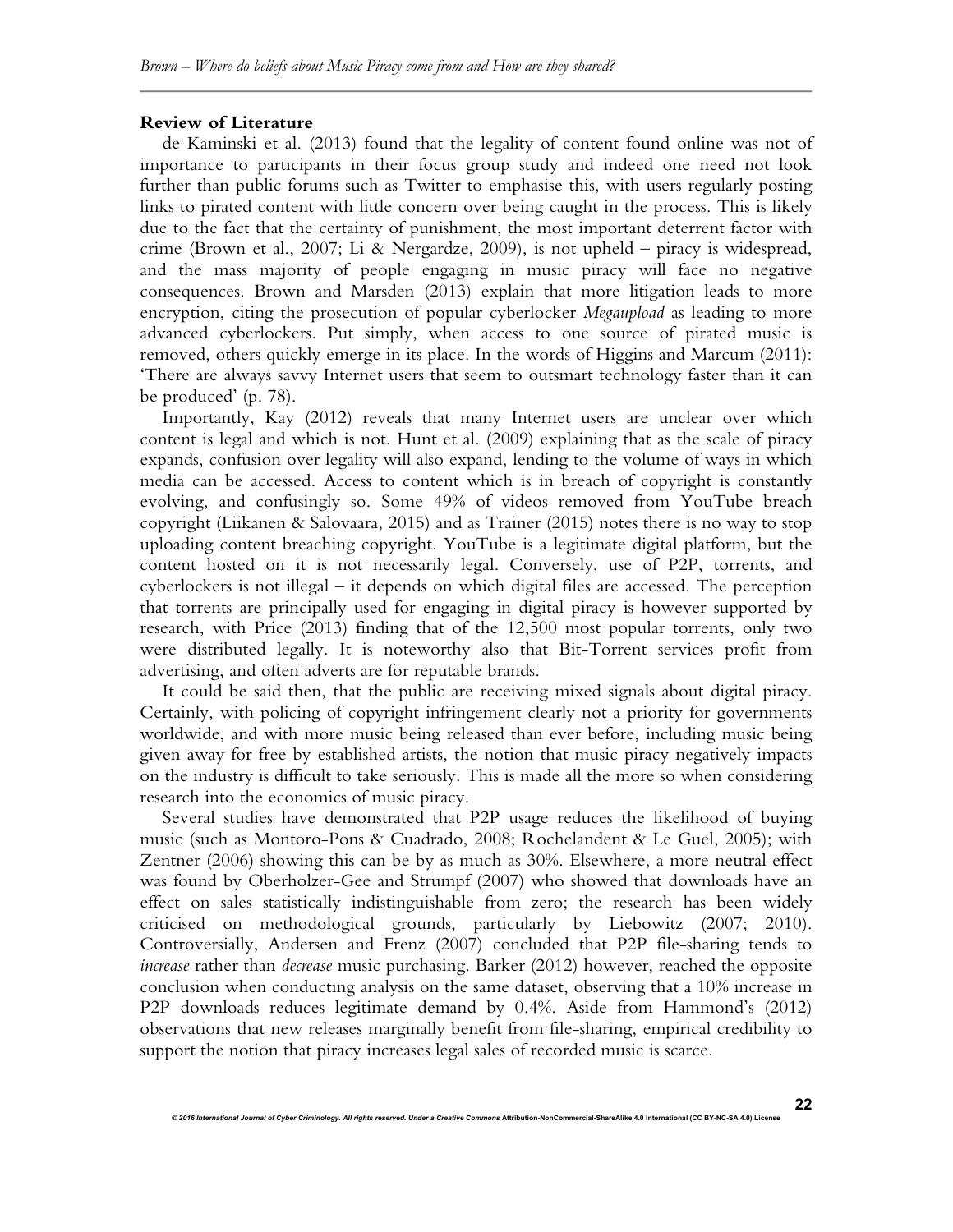

Oberholzer-Gee and Strumpf (2010) perhaps best summarise research into this contentious area of digital piracy, explaining that: 'Some studies find evidence of a substitution effect, other findings, in particular the papers using actual file-sharing data, suggest that piracy and music sales are largely unrelated' (p.49). They also remark that concert sales have increased more than music sales have fallen, suggesting the need to take into account live music when evaluating the impact of music piracy on the industry.

To this end, Connolly and Krueger (2005) note that the main source of income for artists is generally from live music – not recorded music. As Wikström (2011) notes artists receive approximately 85% of the profits as compared to around 10% for recorded music. Though the figure is likely to be far less for most musicians, the sum far surpasses revenues culled from recorded music. Accordingly, individuals engaging in music piracy may feel that they are 'doing the right thing' to better support their favourite artists by substituting recorded music purchases with concert tickets; such was the conclusion from Brown and Knox's (2016a) recent research into the drivers behind live concert attendance. Furthermore, Gayer and Shy (2006) argue that demand for live performances is reduced when piracy is prevented. Given also that ticket prices have increased beyond the rate of inflation (Brennan & Webster, 2010; Holt, 2010), it is feasible that individuals engaging in music piracy feel that they should not be criminalised, given they are already being penalised in the form of increasingly lofty ticket prices.

This is complicated further by a substantial volume of research which demonstrates that those who download music illegally also spend more money on music legally (Huygen et al., 2009; Karaganis, 2011; Thun, 2009; Watson et al. 2015; and Zentner, 2006). A trend which has been found across different cultures, Karaganis and Renkema (2013) most recently observed this amongst both US and German samples, stating that in absolute spending terms, P2P-users value music *more* than those who do not engage in file-sharing at all. Schwarz (2014) acknowledges that it is now uncontroversial that pirates (or 'file sharers', in his terms) are greater consumers of culture overall.

Irrespective of the claims made above, much research has explored the moral reasoning of music pirates, working to the assumption that engaging in music piracy is unethical. This, despite the fact that moral arguments can be put forward to defend wholly opposite positions (Brown, 2010, p. 10). Comparison across studies is also difficult due to the wideranging methodologies used, often with no use of theory, a reliance on single-item measures of 'morality', or as with much research, self-reported piracy engagement.

While some studies have found no link between moral reasoning and piracy (see Jacobs et al., 2012, for example), the majority of empirical works have (see Al-Rafee & Dashti, 2012; Gupta et al., 2004; Hinduja & Higgins, 2011; Wang & McClung, 2012), with findings suggesting that pirates do in fact demonstrate lower moral reasoning. No research to date has depicted pirates as morally *superior*. Higgins (2011) specifically finds that shame is negatively correlated with digital piracy engagement, and Wang and McClung (2012) observed that anticipated guilt had a strong negative relationship with intentions to pirate amongst samples who downloaded media illegally in the past six months. These more specific aspects of morality are revealing, and suggest that people understand that digital piracy is in some way *wrong*.

However, as Altschuller and Benbunan-Fich (2009) show with use of a moral dilemma task, inconsistencies exist between what they believed the subject of a task should do, and their own opinions and attitudes on the matter when specifically exploring music piracy. In other words, the relationship between piracy and morality is less than straightforward.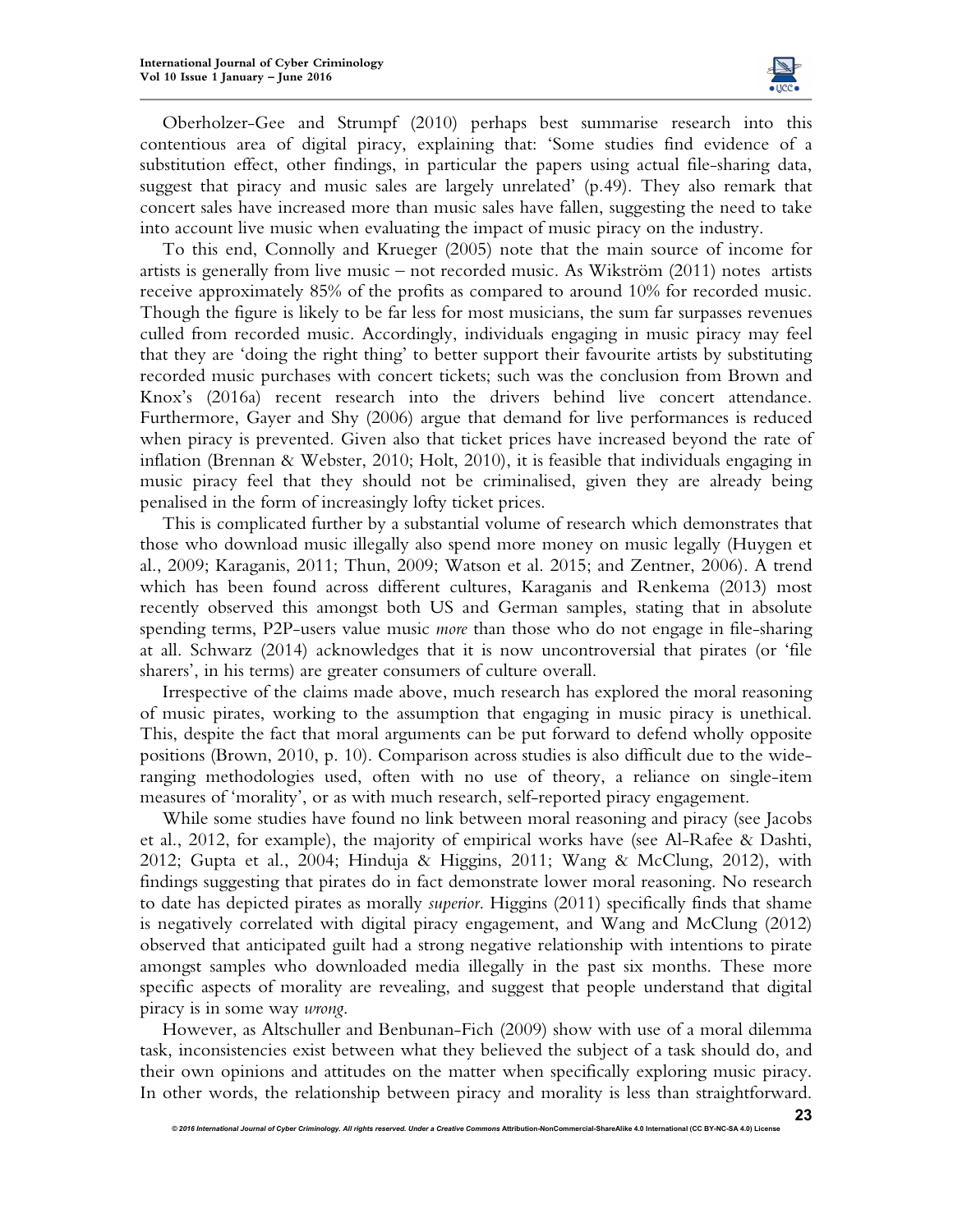Individuals engage in music piracy despite believing it to be immoral (Bonner & O'Higgins, 2010; Flores & James, 2012). Though, as Yu's (2012) mixed-methods research highlights, pirates are not morally inferior *overall*, when considering other crimes. That is to say, individuals engaging in piracy are not otherwise immoral, engaging in a variety of other crimes.

Classic research into morality by eminent psychologist Albert Bandura suggests that it doesn't matter if piracy is in fact immoral, at least in terms of informing anti-piracy strategies centred on morality. To clarify, Bandura's (1991) research reports mechanisms of 'moral disengagement' to allow oneself to appear moral, yet maintain self-interest. In the context of music piracy, individuals actively neutralising their immoral behaviour implies they are aware that the act is itself immoral. While this may appear as an important weapon in the arsenal of policymakers aiming to amend piracy behaviours, Batson et al. (2002) conclude from their experimental research that: 'What may look like motivation to be appear moral (moral integrity) often is not. It is instead motivation to appear moral yet, if possible, avoid the cost of actually being moral' (p. 339).

Pirates may not respond to morality-based deterrent measures as they are able to repress the undesirable effects of behaving in an immoral way. Piracy of copyrighted media, including music, is inherently unfair act and as such, it is intuitive that otherwise lawabiding citizens may rationalize their illegal downloading behaviours to maintain their status as moral citizens. Sykes and Matza (1957) explain how, in their theory which explains how criminal behaviour can be justified prior to the behaviour itself. Use of particular techniques allows criminals to convince themselves that their behaviour is acceptable, regardless of laws or norms which conflict with such behaviours. Whilst their theory was initially limited to juvenile offending, the theory has since been explored successfully amongst other populations, including pirates.

Sykes and Matza (1957) put forward five techniques which were associated with neutralizing the guilt related to deviant behaviour. The first is 'denial of responsibility', that individuals refused to accept responsibility for their actions. The second is 'denial of injury', that there is no harm caused to the person who was affected by the deviant behaviour. The third and related technique is 'denial of victim', whereby the victim was deemed deserving of punishment. The fourth is 'condemnation of condemners', with the individual claiming that the victims were not real victims, were hypocrites, or would have engaged in the same act if given the opportunity. The final technique is 'appeal to higher loyalties' where an act was considered inappropriate but justified on the basis that immediate social groups needed this behaviour to occur.

The techniques listed are sufficiently applicable to piracy behaviours, with a growing area of research has contributed greatly towards our understanding of why conventional deterrents and certainly those based on morality do not appear to amend piracy behaviours. Piracy-specific neutralizations might include that music is easy to access freely (denial of responsibility), that piracy doesn't harm musicians (denial of injury), record companies pay poor royalties to artists or that artists are rich (denial of victim), that music is overpriced (condemnation of condemners) and that burning a CD compilation for a party is important (appeal to higher loyalties). Smallridge and Roberts (2013) note the inclusion of additional neutralization techniques over time to add to the theory including the *claim of normalcy* (everyone else is doing it). This neutralization was found to be the

**24**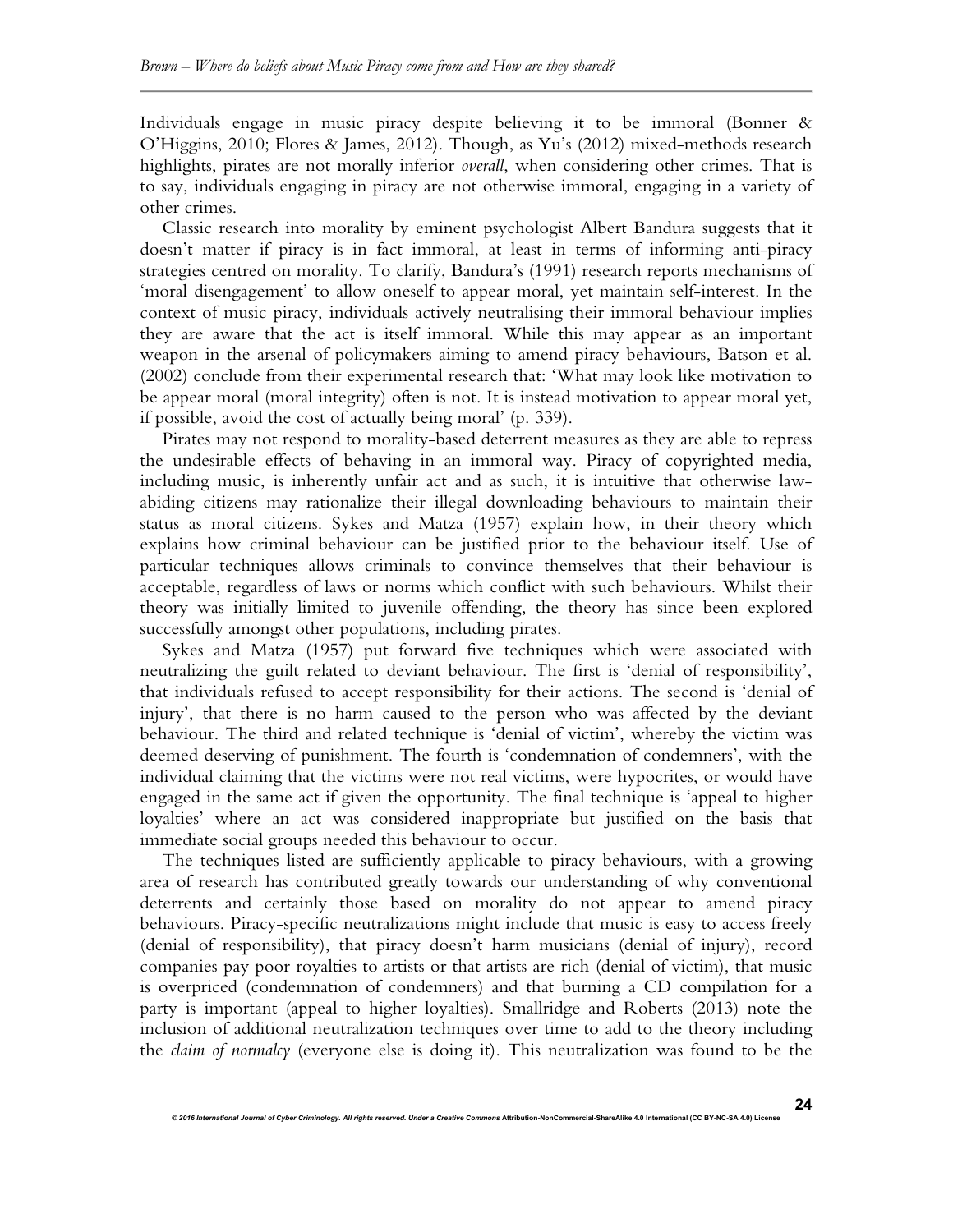

most important for both music and movie piracy and other studies such as Bouhnik and Deshen (2013) find that piracy is encouraged by the fact that so many people engage in it.

Ingram and Hinduja (2008) observed from a student sample that greater acceptance of denial of responsibility, denial of injury, denial of victim and appeal to higher loyalties significantly predicted moderate levels of piracy behaviours. The first three of these denial techniques were also noted in Yu's (2012) mixed-methods study. Yu also found that techniques of neutralization accounted for almost 75% of the variation on viewing piracy as justifiable. Drawing both from interviews and ethnographic observation of forum data, Holt and Copes (2010) find that the most common neutralization technique was denial of injury; this particular technique was also found to the most common in Moore and McMullan's (2009) research. Elsewhere, Levin et al. (2007) discovered no significant result when testing attribution of harm on both musicians and industry. In other words, there appears to be a perception that piracy does not harm the music industry.

Holt and Copes (2010) showed how pirates appeased their behaviours by illustrating the little harm their piracy behaviours cause, remarking on how it in fact *helps* artists; this was also noted in Moore and McMullan's (2009) qualitative research, where all of the 44 participants interviewed indicated support for at least one of six neutralization techniques considered. Thorley (2011) finds that even students hoping to work in the music industry similarly forward neutralizations. One participant in Moore and McMullan's study explains: 'I read somewhere that musicians make their money off concerts, so I think file sharing is actually helping the artists' (p. 446). Where the 'somewhere' is remains elusive, but certainly this belief was echoed in Hinduja's (2012) qualitative research. Moore and McMullan's study also revealed that as participants believed that as all of their friends were also downloading media illegally, that it was more acceptable.

#### **Current Study**

This study aims to build on the findings of Holt and Copes (2010) who observed that sub-cultural piracy knowledge is effectively transmitted using online interaction. The research is informed by the social theory of differential association (see Sutherland & Cressey, 1974) which asserts that criminal behaviour is learned, and specifically learned by interacting with others. Lending to the observations that the public are given mixed signals about music piracy, the research aims to generally explore beliefs and attitudes about music piracy. It does so by principally observing the various justifications people put forward to rationalize music piracy engagement, in accordance with Sykes and Matza's (1957) techniques of neutralization, given prior qualitative research utilising the theory has exposed compelling motives to engage in music piracy. The research aims to further understanding into techniques of neutralization by examining naturally occurring discourse online to see how people make sense of engagement in piracy.

#### **Methodology**

The research employed online ethnographic observation and content analysis. Ethnographic observations online, principally collected from the microblogging service Twitter, were explored by reviewing posts using the following *hashtags*: #piracy, #torrent, and #piratebay, every day for a 90-day period. Whilst messages or 'tweets' sent are visible to anyone on Twitter, hashtags offer users what Doughty et al. (2014) explain as: 'Enormous power' (p. 55), ensuring a large volume of Twitter users read them; the hashtags used in the study were chosen on the basis of being popular. The use of Twitter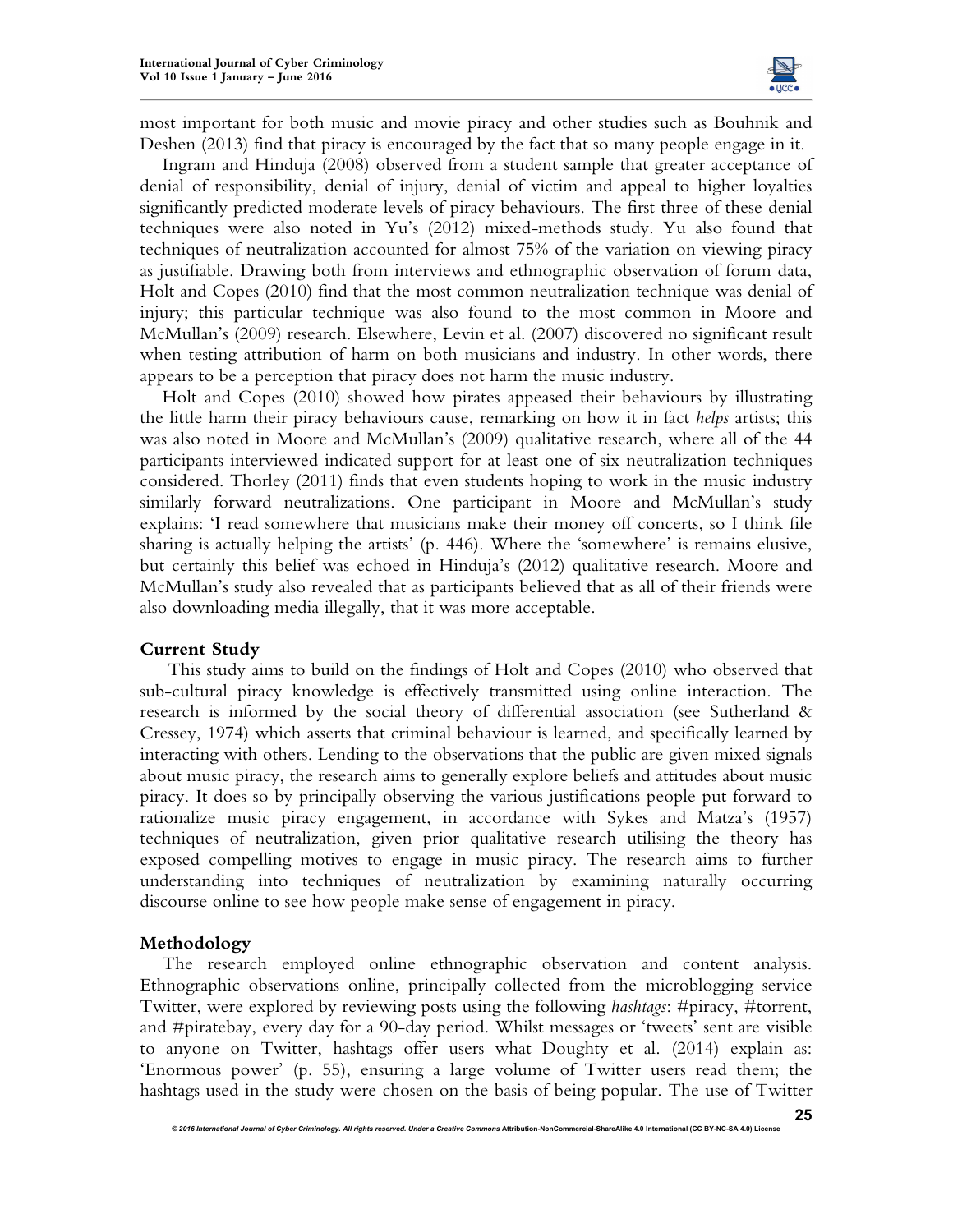as a research tool has become increasingly more popular in recent years to explore a range of topics relating to discourse, including digital piracy (Lindgren, 2010).

YouTube comments on the documentary film "TBP: AFK" (Persson & Klose, 2013) were also considered, noting that a rich discussion on the events depicted in the film (the lives of the three founding members of The Pirate Bay, including their legal battles) unfolded in the days after its release. YouTube is also becoming more widely used as a research tool (see Thelwall et al., 2012). Additionally, data was collected from public forums (unspecified in the interests of anonymity), found after a series of Google searches using similar search terms as those used on Twitter. These three domains (Twitter, YouTube, and forums) represent three different online contexts where piracy discussions were taking place allowing a more detailed insight into the various sub-cultures of digital piracy online.

The data gained from these sources were collected through passive observation in the form of content analysis. The richness of data collected online has been persuasively demonstrated elsewhere, including Bennett's (2012) use of Twitter data to explore changing notions of 'liveness' with live music. Holt and Copes (2010) and Holt et al. (2012) convincingly demonstrated the suitability of the approach specific to digital piracy in the criminological field. Whilst all data exist in the public domain, usernames and other identifying information are not included in the interests of maintaining anonymity. In the interests of consistency, users from all three platforms whose data was used for analysis will be referred to as 'participants'.

The analytical strategy employed a directed approach (see Hseih & Shannon, 2005), given a coding scheme already existed in the form of Sykes and Matza's (1957) techniques of neutralization. This made the initial coding strategy more structured than with traditional content analysis (Hickey & Kipping, 1996). Codes were initially generated on a summative basis in the form of word frequency, given the vast amount of data available, and critically, observations extended beyond music piracy to incorporate digital piracy more broadly. At least three of Creswell's (2007) eight validation strategies were employed, exceeding the recommended minimum of two.

#### **Results**

Data from all three online platforms are firstly considered collectively, with emphasis on data supportive of Sykes and Matza's (1957) techniques of neutralization. Data clustered under four additional themes is then summarised. These four themes are: *acknowledgment of cultural and commercial realities; a willingness to disclose illegal behaviours online; links to pirated content and news items;* and *the transmission of tips*. Secondly, and following on from Lindgren's (2010) findings that discourse on piracy varies markedly across different online communication platforms, similarities and differences observed across the three online platforms are considered. All text presented in italics are subtle variations of the original 'quotes' from participants – they were changed in the interests of maintaining anonymity. Despite all data collected existing in the public domain, original 'tweets', for example, can be quickly linked to individuals and this was considered unethical. The thrust of each excerpt remains unchanged.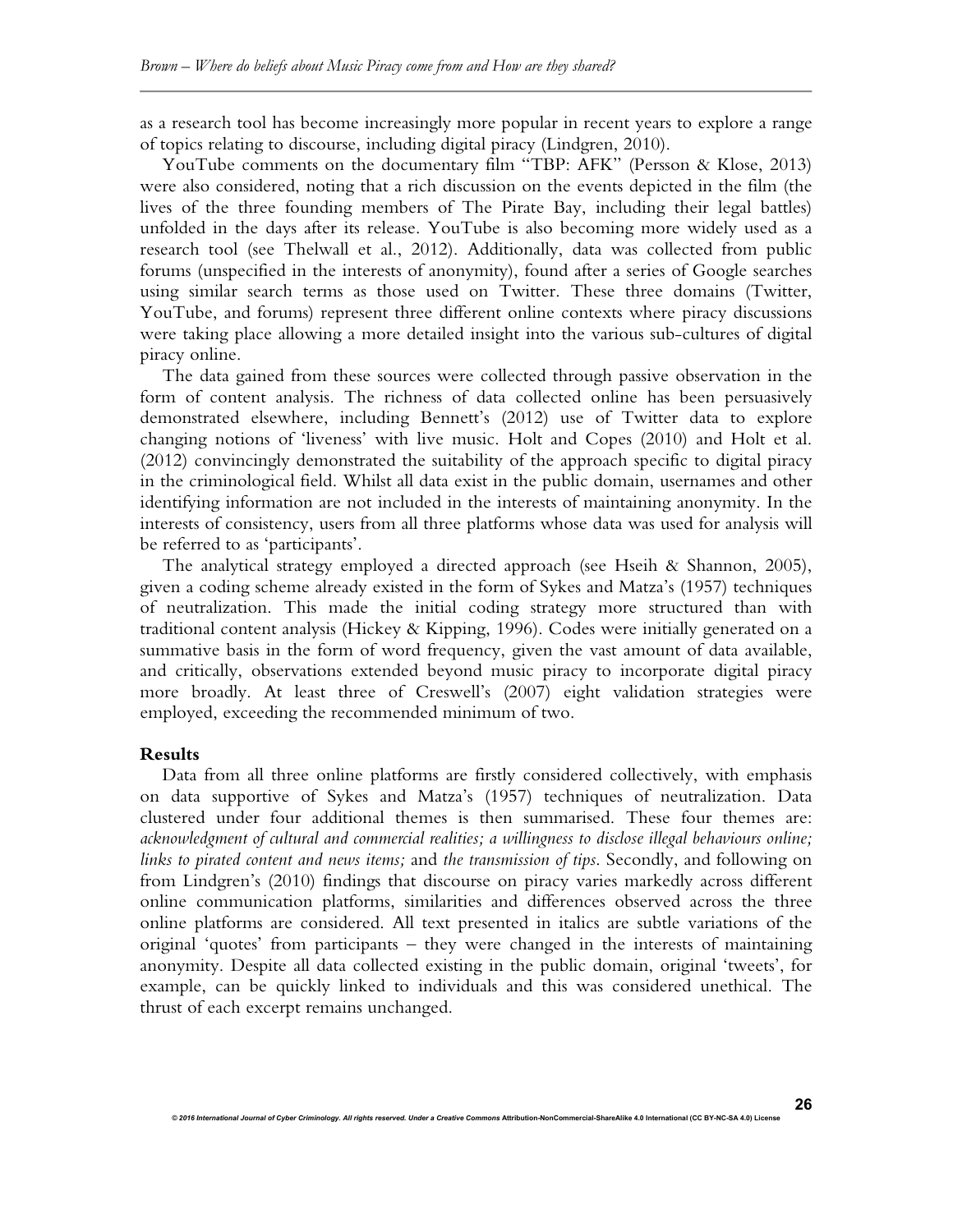

## *1. Justifying Digital Piracy: Use of Techniques of Neutralization*

Evidence of all of the neutralization techniques in Sykes and Matza's (1957) theory was found, with the majority being those relating to 'denial'. The specifics concerning denial of responsibility centred on accusations that the piracy equivalents to legal resources were *superior* and that the creative industries therefore encouraging sourcing content illegally.

Jesus. You try your hardest to watch films legally and it still is not possible. #PirateBay anyone?

If there was a legal alternative to the Pirate Bay I would use it. There isn't, so I don't.

Given the multitude of legal alternatives to digital piracy, such comments appear very much as justifications or excuses, rather than actual reasons. Techniques relating to denial of injury, on the other hand, were rooted in fact.

I was under the impression that musicians made most of their earnings via concerts, not from record sales.

Objectively speaking, this is true. However, this is not to say that it is a viable reason to deny rights holders' revenues they are legally and morally entitled to. A recurring sentiment was that musicians (and those in the creative industries more generally) were wealthy and that this made it acceptable to avoid paying for their music. This, uniquely, appears to be an example of both a denial of injury and denial of victim in as much as the perceived material wealth of rappers, for example, suggest not only that they are not being denied financial reward for their works (and that therefore piracy does not harm them), but that their rich lifestyles invite piracy of their works as they are not deserving of more money.

Same way I don't buy hip-hop albums to listen to a guy tell me how many cars he has and how he is throwing bills at strippers.

OMG what a super serious issue. Rich people are losing cash, someone throw them some floaties so they don't drown in their sea of tears!

funny how movie companys always bitch and complain to tpb but u never see a homeless person in the movie business.

Moore and McMullan (2011), who find denial of injury to be the most common technique from interviews with University students, explain how anti-piracy strategies which focus on making people feel guilty will fail as guilt is neutralized both before and after engaging in digital piracy. The very specific example from the present study offers a window into how this is possible. The fact that some wildly successful musicians earn large sums from their tours such as those with '360' deals like Madonna (see Marshall, 2013) may in fact encourage music piracy, or encourages a laissez-faire attitude. As one participant in Yu's (2012) qualitative study explains: 'I don't think music piracy is a crime. I don't think they (the singers) need two Ferraris' (p. 368). Yu explains that the perception that digital media is too costly is encouraged by the depiction of wealthy alleged victims;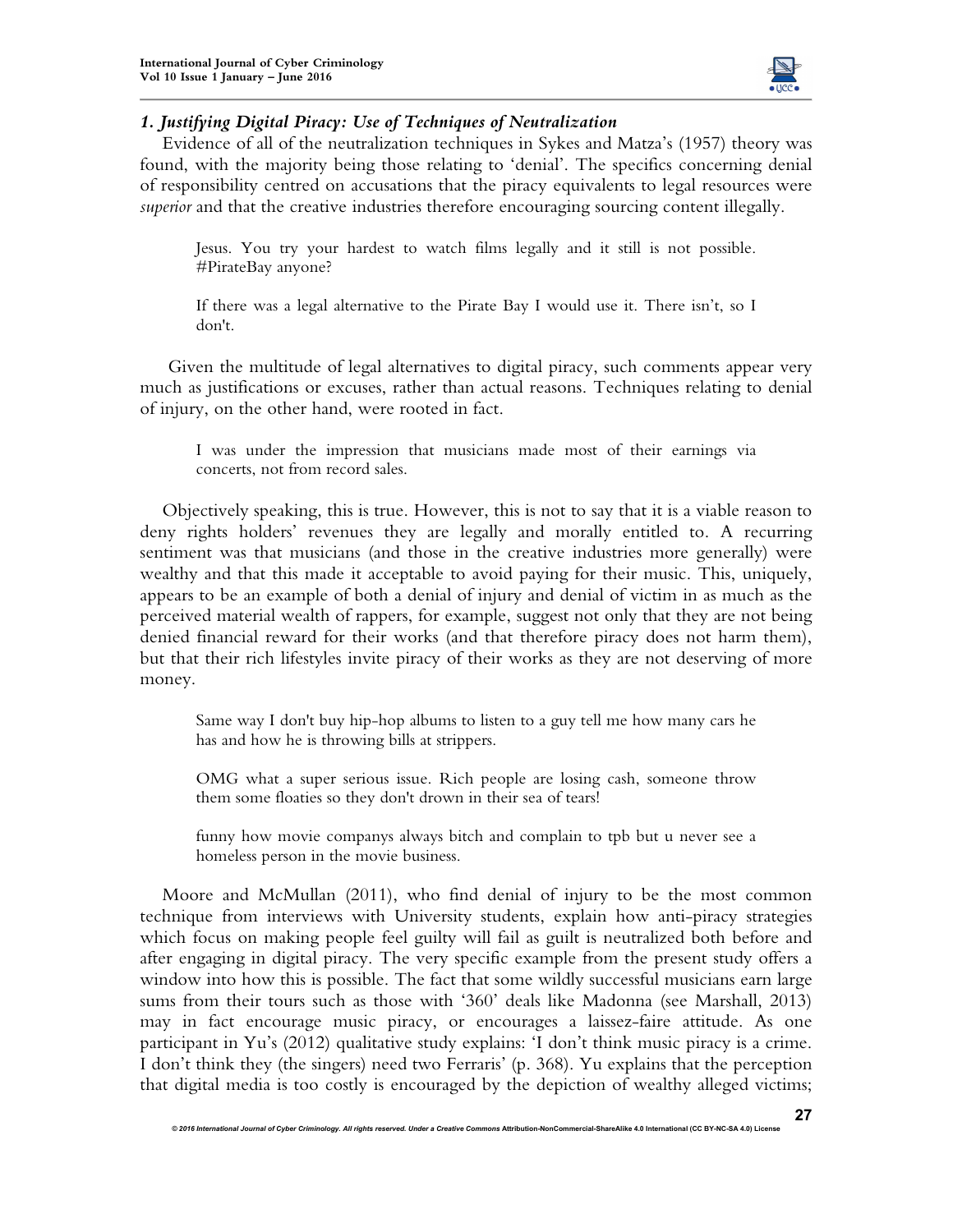this is likely a direct contributor to why the denial of injury or denial of victim is so prevalent, and certainly data in the present study clusters on wealthy stakeholders in the creative industries who of course are not representative of the huge workforce across multiple industries. There was some evidence that people were aware of this, with one participant (on YouTube) explaining:

There are a lot of middle men you aren't thinking about. I think you just want to justify getting stuff instantly, rather than waiting.

Smallridge and Roberts (2013) note the inclusion of additional neutralization techniques over time to add to the theory, and the data collected in the present study highlight the potential to add another. Perhaps specific to art (in this instance music), this technique is tentatively labelled 'denial of motives', and it is closely related (but considered distinct from) the denial of injury. Put simply, participants routinely forwarded idealised notions that the commercial reality of music was secondary to the music itself.

I would be proud to see my album on #tpb You can pay to be on i-tunes, but you're only on pirate bay if people want your music.

Thoughts on music piracy: If you are a true artist you care more about your music being heard than how many copies you shift.

Effectively, this 'technique' trivialises the criminal nature of an act (in this instance digital piracy) by re-shifting the focus on a more positive aspect of it. (the 'true' motives behind being a musician.) As a result, participants romanticise musicians' drive as being a labour of love. Though this may very well be the case for many musicians, emphasising this (and especially in the absence of evidence that this is in fact the case) is a cruel strategy which aims to inflict guilt on the victim  $-$  it borders on the manipulative. Just because musicians enjoy making music does not mean that they should not be paid for making musical recordings which cost money to produce.

## *2. Acknowledgement of Cultural and Commercial Realities*

As well as observing widespread disapproval of piracy from individuals commenting on Twitter and YouTube, not all participants forwarded skewed notions of the perceived reality of the creative industries, and not all participants rationalized their behaviours. In fact, a substantial volume of the activity on YouTube concerned self-confessed pirates exposing the rationalisation techniques of fellow pirates.

Again, as someone who does pirate, NO, it's not sharing, it's fucking stealing. Don't pretend it's not. It's just stealing from wealthy people.

Look, guys. I personally don't have too much of a problem with it... Saying that though, at least admit you are just getting free shit because you can... Nuff' said 'I'm not against the pirate bay or piracy, hell I used pirate bay today, but I see that many of you have gone as far as to try and justify the piracy by declaring there is nothing wrong with it. You people need to be honest and acknowledge that you're stealing, You may take a file for free because it's convenient and free, as we all do. But don't try and pretend it's not stealing'.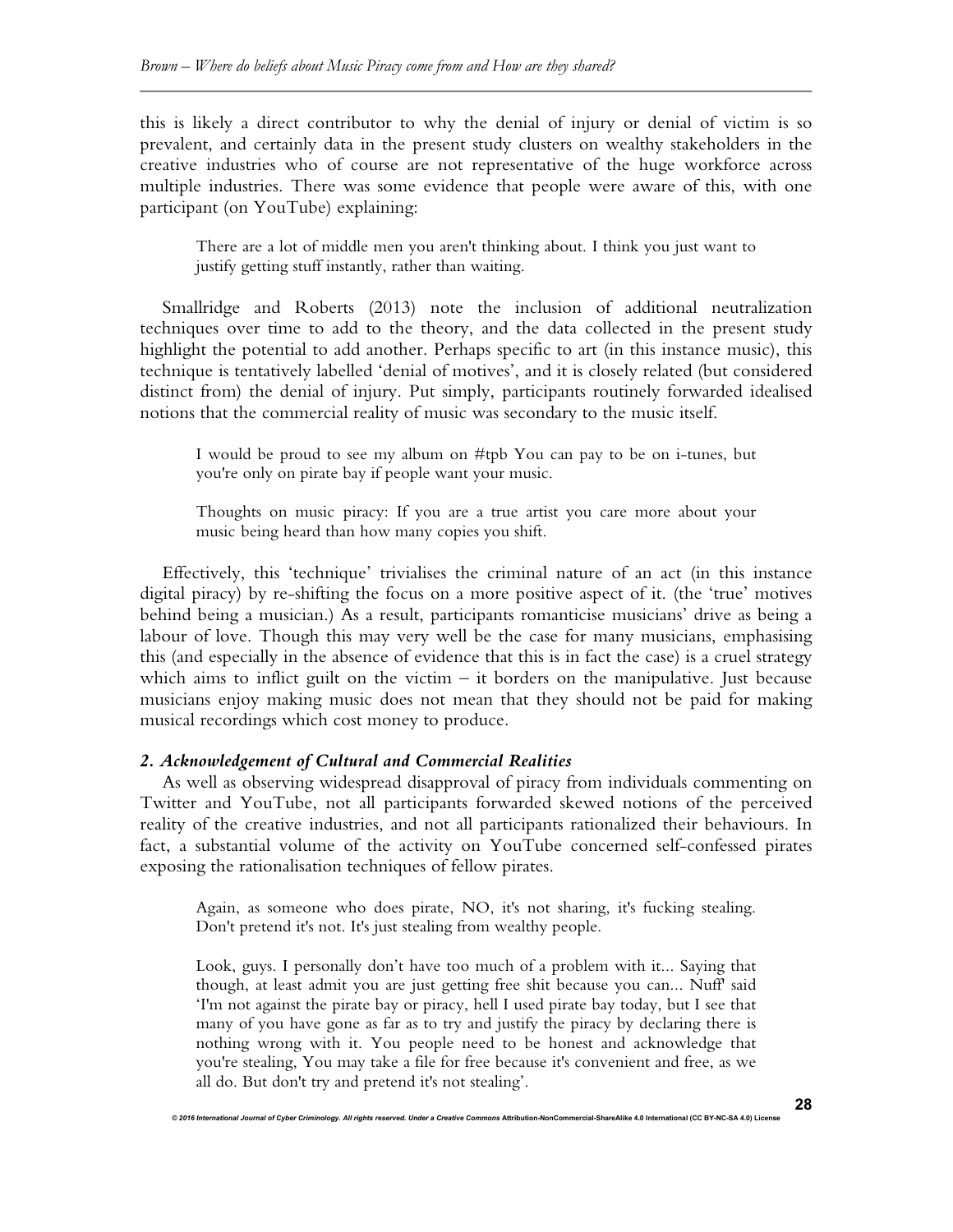

One participant, in a lengthy analogy which acknowledged that pirates are able to afford expensive hardware and internet connections etc., explains:

It's like saying, you have to get your gasoline for free, 'cause you wanna drive around in your Ferrari. I kinda feel that, if you can afford a "Ferrari", you'd be able pay for your "gasoline" as well.

Back-and-forth debate concerning piracy not being theft (where technically it isn't, but is nonetheless illegal), and that it ought not to be illegal, was marked by comments that appear intended to be taken seriously.

File Sharing shouldn't be illegal, and by simple logic it can't be. If no original files are missing then nothing is stolen, and therefore cannot be considered illegal... Sharing is not illegal, but arresting people for doing it is illegal.

Don't you realize that torrenting is just the sharing of 1s and 0s? How can you steal numbers?

Of course, these arguments are not coherent. Crucially, participants clearly recognised this and challenged them. One participant on YouTube concisely explains:

Pirating is stealing. No matter what you say, the law already says so.

## *3. Willingness to Disclose Illegal Behaviours Online*

One of the most striking (and unforeseen) observations during this study was that users of all three online platforms discussed piracy behaviours so openly. Crucially, given many of the exchanges related to the protection of identities online, it cannot be inferred that participants were oblivious to their presence online as anonymous. Rather, it appears that the perception of being caught is so low that they simply did not worry about any negative consequences – one participant on YouTube reasoned that the chances of being caught are lower than that of being struck by lightning. The frankness evident from the sample is illustrated with the comments such as:

I love award season, there's so many good dvd screeners going about on pirate bay.

Not everyone was so laidback, however. One participant on Twitter reasons that:

People are so #Dumb - if you use #TPB don't go bragging bout it and posting links. you keep quiet about it. you don't boast bout it.

Related research from Thompson et al. (2015) find that people are also willing to engage in discussion of drug use online, a crime which is similar to piracy and that it is also widespread and normalised, with a low likelihood of being caught or punished.

## *4. Links to Pirated Content and News Items*

Twitter was found to be commonly used to link participants to illegal copies of copyrighted content – this was unexpected. Twitter is a widely used and highly visible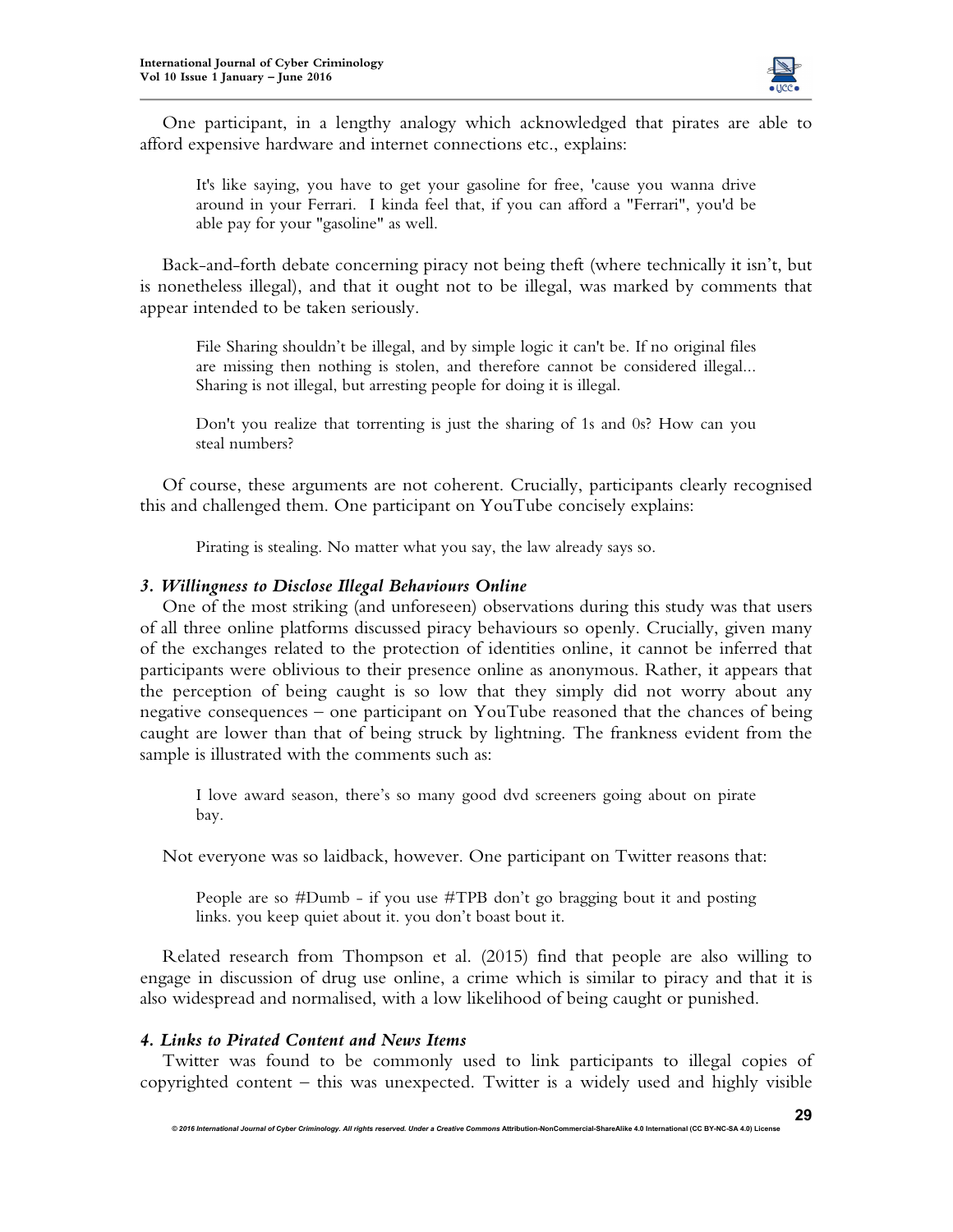service and in recent years people have even went to prison for libellous claims and cyberbullying. Remarkably, unofficial lists of the 'top ten' most pirated movies each week or month are widely circulated and shared in much the same way as official box-office rankings are. Lindgren and Lundström (2011), in their analysis of Twitter activity specific to the hashtag #WikiLeaks found that a high volume of tweets were links to news items – this was also found in the present study. Reference to news sources on real life events had a tendency to focus on pirates as *victims*, as with a trending news item concerning a 9 year old Finnish girl who had her 'Winnie the Pooh' laptop confiscated by the police; most links encompassed a legal or technical component which often challenged digital piracy practices.

Hows about that? Researchers find that Megaupload shutdown hurt box office revenues [link].

Pirate Bay Censorship Backfires with New Proxies Blooming [link].

IP Address Snapshots Not Sufficient Evidence For Infringement Suit [link].

UK ISP's ordered to block more piracy websites [link].

Twitter users are limited to a modest 140 characters when tweeting, which often leads to links being shortened; this frees up users to add their own brief commentary on the news depicted. Yet, the majority of tweets containing links were passively written, as with the excerpts above. Given the websites participants tended to link to (such as popular propiracy news resource 'Torrent Freak') appear to reflect their views, perhaps they do not feel the need to elaborate to reaffirm their point of view on particular news items, letting the title of particular links do that for them.

The links shared typically adopted a pro-piracy stance, and recent research by Chen et al (2015) highlights why such links are likely to be shared on social media – users enjoy sharing information which they find fun and interesting. This is why an anecdote about a Winnie the Pooh laptop being confiscated by police is more likely to be shared than a link outlining rigorous research into digital piracy. Crucially, to briefly consider misinformation more broadly, inaccurate messages regularly go 'viral' even after being debunked, whilst accurate information receives far less attention (Oyeyemi et al., 2014). It has been argued that it is *catchiness* which drives both information and misinformation, not truthfulness on social media (Ratkiewicz et al., 2010).

## *5. Transmission of Tips*

Related to the exchange of links to websites concerning legal and technical aspects of digital piracy is the solicitation of assistance to bypass web-blocking and other technical inconveniences. This was, intuitively, marked in forums; it was also common on Twitter.

Hi, can anyone provide a list of mirrors that will help overcome the recently announced Pirate Bay block in the UK?

*© 2016 International Journal of Cyber Criminology. All rights reserved. Under a Creative Commons* **Attribution-NonCommercial-ShareAlike 4.0 International (CC BY-NC-SA 4.0) License** 

What's the best Apple Mac Torrent downloader?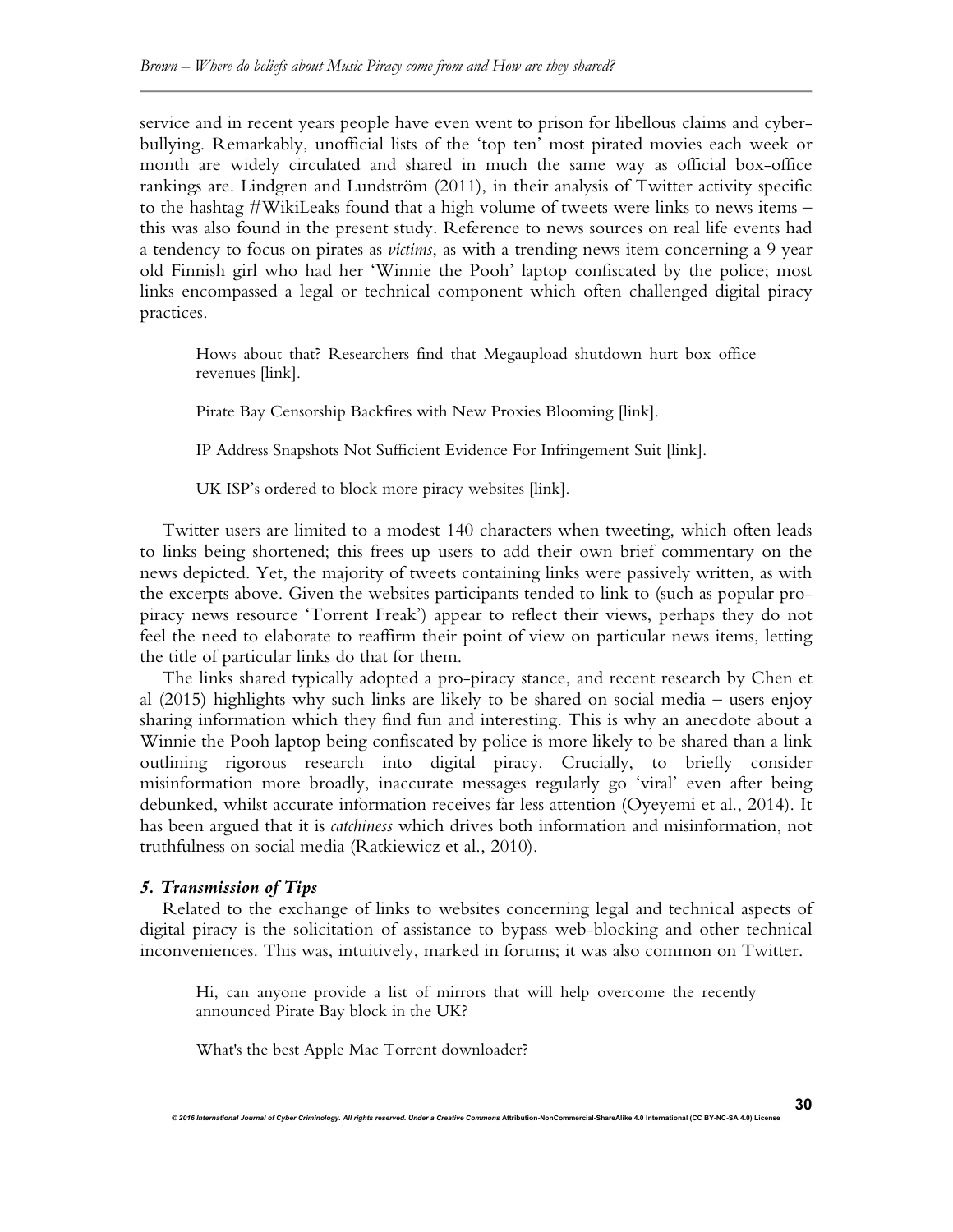

by the way, the most secure place to download virus-free stuff is the pirate bay. A hardly secure way is following links to ads on google or MSN.

The findings support Holt and Copes' (2010) observation that sub-cultural piracy knowledge is efficiently exchanged online – this is of course predictable, given that digital pirates have long congregated in online communities. What is most striking in the present findings though, is that this knowledge was exchanged in such public spaces.

## *6. Similarities and Differences across Online Platforms*

Support for Sykes and Matza's (1957) techniques of neutralization was found from Twitter, YouTube, and forum data. Additionally, a willingness to discuss digital piracy behaviours openly on all public forums was found. Doughty et al. (2014), in their analysis of Twitter commentary on reality TV shows (which invite tweeting by encouraging suggested hashtags) explain that: 'Despite the obvious public nature of the Twitter timeline, and the clear possibility that the owner of any Twitter account can be identified and, potentially, prosecuted, the online abuse of individuals and groups/communities remains an everyday occurrence' (p. 56). The present research highlights that this is also the case with digital piracy across all three platforms, where on forums some participants included profile pictures with location information and even their internet service provider.

In addition to similarities between Twitter, YouTube, and forum discourses, some differences were clear. The most striking observation was the generally more vulgar and vindictive commentary on YouTube, as compared to the other platforms of communication. Examples of denial of injury in relation to the movie industry included:

Fuck Jew run Hollywood. They produce 2 or 3 movies a year worth pirating.

The great thing about these greedy old bastards is that they will be dead someday soon.

Comments also targeted other stakeholders negatively, suggestive of a morally inferior mindset. These included:

So #HMV are going bust... Couldn't give a shit, that's what #Torrent is for lol.

Reckon rappers these days make gay songs for chicks because they know they are thick and will actually buy there album ? #Torrent.

Suggestions for why such nastiness is so well represented on YouTube can be found in McCosker's (2014) exploration of 'trolling', where he explains that the relative lack of constraints placed on posting videos of comments are likely to encourage this. Twitter is also unregulated, but explanations for why YouTube comments are so different can be inferred from the implied makeup of the different users of these services. Anecdotally, Twitter can be best thought of as most widely used by more professional users with commercial aims (such as journalists, academics and politicians), whereas YouTube reflects a mass and therefore eclectic audience who may not share the same ideals. Observing widely different levels of discussion on different categories of videos, Thelwall et al. (2012) propose that different audiences use YouTube for different reasons, from passive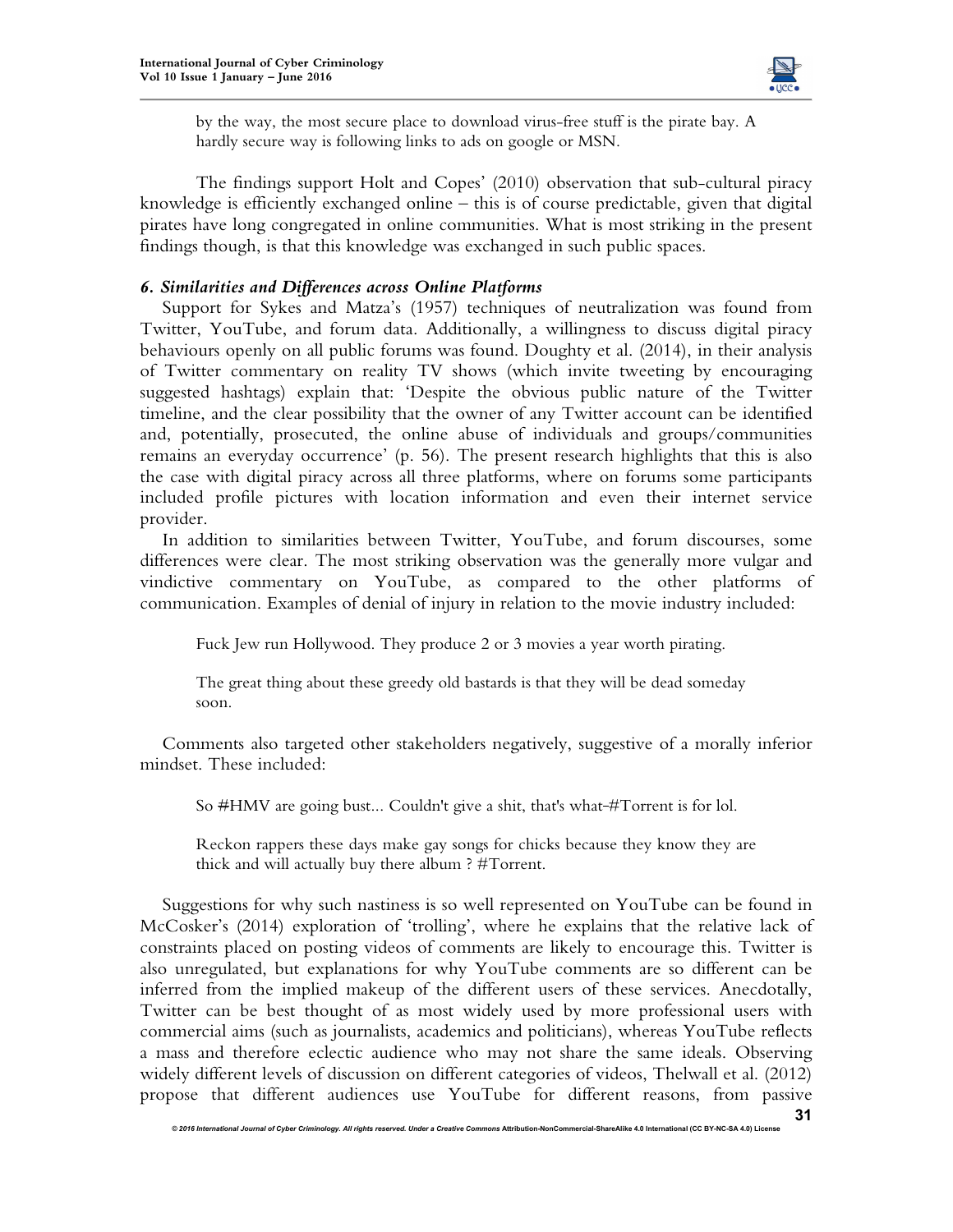consumption to active participation. Certainly, the results from the present study suggest that YouTube users are not one uniform group of digital consumers, with debate on the video focusing on the conflicting views of copyright of different individuals; the video is political in nature, where Thelwall et al (2012) found that videos depicting 'provocative' content such as politics and religion encouraged the biggest trigger of sustained discussion on YouTube which is marked by the presence of negative comments. Arguably then, given discussion of digital piracy fundamentally incorporates political and moral (or indeed religious) beliefs which challenge ideas of individual rights and democratic rights, it is perhaps unsurprising to find that some individuals were particularly nasty.

Probing the malicious nature of YouTube comments further, Thelwall et al. (2012) found that the typical YouTube comment was posted by a 29 year old male. This is unsurprising, given males' increased propensity for 'face-saving', and, as Doughty et al. (2014) explain, that the disinhibition effect (as motivated by the relative anonymity afforded) of online communications can encourage less socially-constraining discussion. Crucially, Doughty et al. find that both positive and negative disinhibition can be found on Twitter, where observations in the present study highlight more intellectually informed opinion and debate on Twitter when compared to YouTube; this is further suggestive of different people using these different online platforms. Thelwall et al.'s demographic makeup of YouTube users reflects the profile of a music pirate, and that of the YouTube users under observation in the present research. The underlying drive behind both trends is likely due to the interest and relative expertise in technology amongst young males who are early adopters of technology.

Another notable difference across the three platforms is that anti-piracy sentiments were not present in the forums considered: though rare, they were present on Twitter and YouTube. This is instinctive, where, as mentioned, mass audiences converge on YouTube and Twitter and for wholly different reasons. Forum participation naturally encourages likeminded individuals to come together and discuss topics of mutual interest.

#### **Discussion**

Stephen Witt argues: 'If something was available for free, and could be freely and infinitely reproduced for free, with no degradation in quality, why would anyone pay to own it for a second time, when they already had it, for free?' (p. 125). This is a logical question, and certainly one that many ordinary citizens will ask. But absent is a consideration of the impact that music piracy has on others. This study highlights that discussion of music piracy online does not ignore the impact on others, but rather takes it into consideration, then rejects it. The findings support Sykes and Matza's (1957) theory of neutralizations, with denial of responsibility, denial of injury, and denial of victim found to be the most commonplace, synchronising with related research on the topic. A new technique was tentatively added: the denial of motives. Future quantitative work is necessary in order to validate this new technique across broader contexts.

Whereas common sense logic about music piracy might be thought to centre on money, and indeed much research has revealed that price is a core factor in choosing whether or not to pay for music (see Watson, et al., 2015, for a review), the findings of the present study suggest that it may be more about *value* – this is not the same. There was concern over where money goes when paying for music, with a widespread belief that musicians (and others in the creative industries) are wealthy and undeserving of being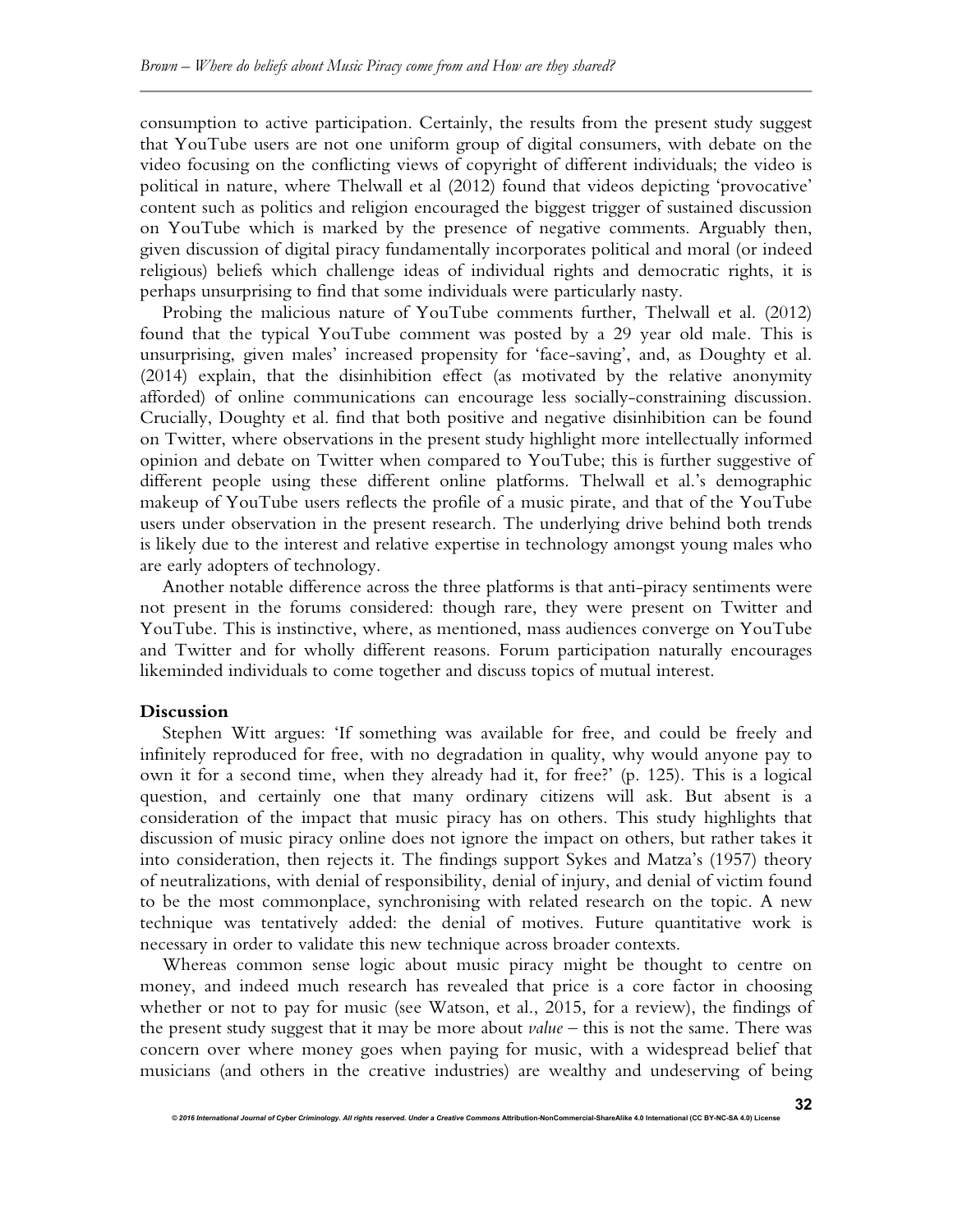

**33**

financially rewarded for their efforts. Other research corroborates this finding (Ang et al., 2001; Brown & Knox, 2016b; Green et al., 2015).

Collectively, the techniques discussed in the present study show how pirates are able to rationalize their behaviours and continue to engage in digital piracy. And, as Ariely (2012) notes, rationalisation is a key component in increasing dishonesty. Most importantly in the present study is that pirates were not found to be one uniform group of freeloaders but that personal politics and circumstances encouraged conflicting beliefs on the same activity which otherwise unites them. As Shermer (2011) explains: 'We form our beliefs for a variety of subjective, personal, and psychological reasons in the context of environments created by family friends, colleagues, culture, and society at large... Beliefs come first, explanations for beliefs follow' (p. 5). In this study, it has been shown that a variety of beliefs are prevalent amongst the sample explored and that these are often contradictory. Beyond uncovering novel (if thin) data, this highlights the need for researchers to cease considering 'pirates' as one unified group: this important conclusion acts as a gentle reminder of how piracy operates in the *real world*.

To this end, Sinclair and Green's (2016) recent research, drawing from interview data, finds significant overlap in how people access music. Defining a typology of four different consumer groups, Sinclair and Green categorise the sample into: Steadfast Pirates; Ex-Downloaders; Mixed Tapes; and the Old Schoolers, based on a continuum of preference for piracy. At either extreme are those principally engaged in illegal and legal music consumption, but those defined as Mixed-tapes, for instance, occasionally pirate from mainstream artists, express guilt about piracy, and feel good about buying music legally. These individuals demonstrated a complicated set of rationalisations, and believed that attending concerts counterbalanced engagement in music piracy.

From a policy point of view, by using online communication mediums to swap tips and link likeminded others to news items, pirates are able to effectively bypass any technical barriers to illegal downloading. Thus, support for Sutherland and Cressey's (1974) theory of differential association is also found in the present study, with the theory proposing that individuals learn the techniques and motives behind crimes through interaction with others. With much piracy thought to occur online, then it stands to reason that individuals engaging in piracy will encounter likeminded others in the process, whether directly or indirectly. Clearly, the data from the current study shows how people publicly solicit suggestions on how best to source copyrighted media illegally. Though ongoing web-blocking efforts may minimise piracy for a great many people, there will of course exist others who are willing and able to find ways to work around such inconveniences.

The methodological approach should be considered a rich one which deserves to be considered in future research, particularly given pirates' willingness to discuss their behaviours openly. Lindgren and Lundström (2011), through their exploration of online discourse on #WikiLeaks, find that even though Twitter is loosely-knit, the interactions are organised and meaning is produced. The findings from the present study support this claim.

#### **Conclusion**

Cho et al.'s (2015) research shows how increased exposure to different information on digital piracy reduced participants' egocentric thought processes, with the study finding that participants made estimations about others' attitudes towards piracy and behaviours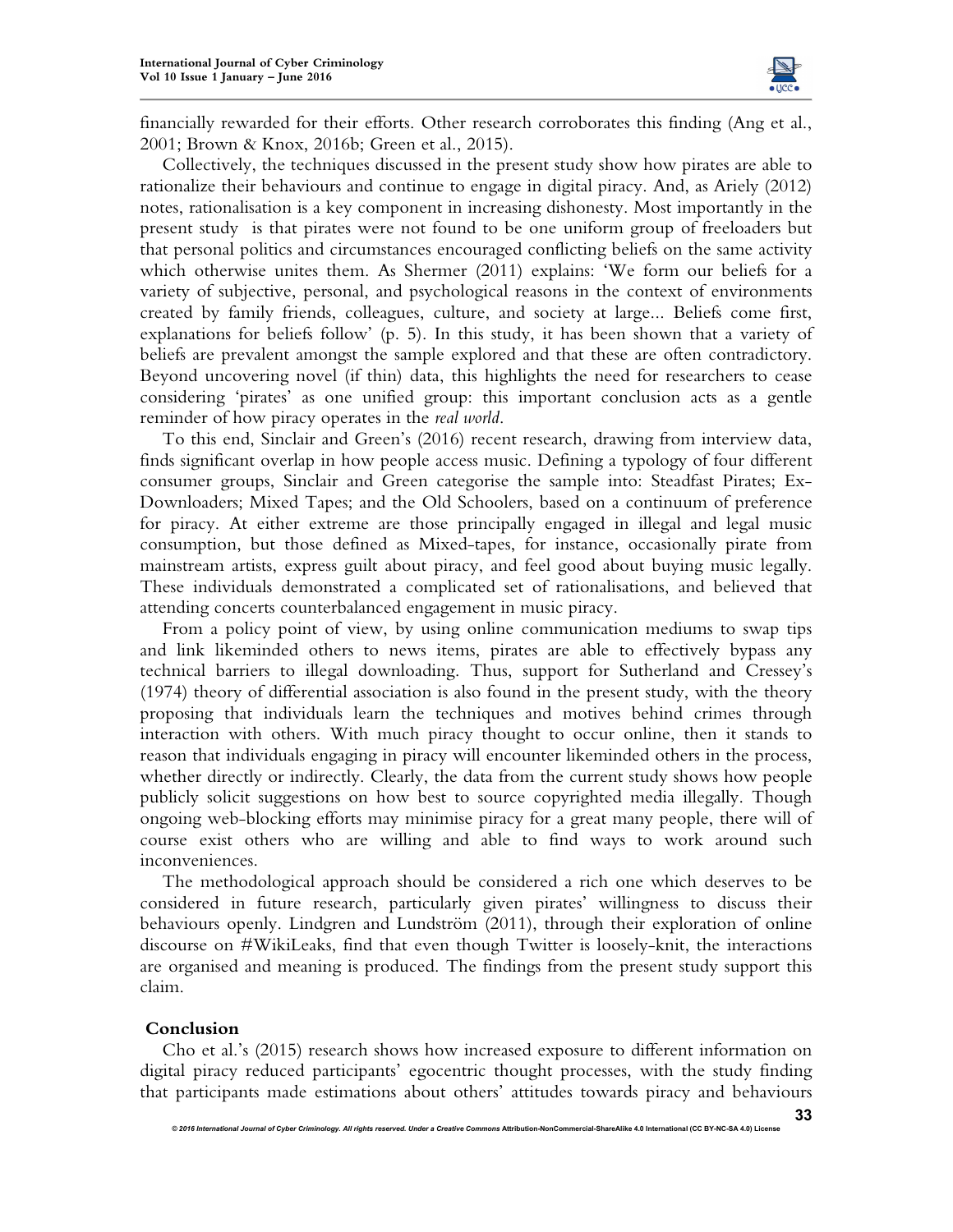based on their own. The implications are that increased sources of information on digital piracy, from trusted sources, may alter beliefs and perceptions about piracy. Presently, the internet is awash with disinformation and misinformation, with individuals engaging in piracy readily able to source information in support of their beliefs, including on Twitter, YouTube, and forums. Given that for every piece of knowledge found on the internet there is another which is contradiction (Kelly, 2011), the public must know which sources to trust. Levitin (2014) highlights a key concern here in that search results online are becoming increasingly more personalised. In effect, people are: 'More likely to be given results that support your world view and less likely to encounter results that challenge your view' (p. 365).

The rejection that music piracy causes any harm on the music industry is pervasive. However, given that research into the economics of digital piracy is inconclusive, it is possible that participants' 'denial' of responsibility, injury, or victim are not techniques at all but rather rational assumptions. Put simply, without concrete evidence to confirm that music piracy has a negative economic impact on the music industry it is not possible to make the claim that individuals demonstrating techniques of neutralization are in fact doing so.

#### **Limitations**

The data analysed is not representative of the overwhelming volume of content online concerning piracy, with Twitter only reviewed for a 12-week period. Furthermore, it only reflects those individuals who use Twitter – no participant identification information is available. Lending to the emerging interest in, so-called *netnography* (Kozinets, 2009), and in Twitter as a research tool, new software exists which monitors hashtags, and this would have allowed for a more comprehensive data collection method. The scope for researcher bias during the coding process is also unavoidable when using the direct approach, given that researchers are more likely to find evidence which is supportive rather than non-supportive of a theory (Hseih & Shannon, 2005). However, the findings are in support of other research to date, and so can be feasibly considered representative. A greater limitation is that the findings are principally descriptive – the results do not shed light on where beliefs and attitudes about digital piracy come from. Furthermore, it is unclear if participants believe what they were saying to be true. Notably, Cox and Collins (2014) find that there is a stronger link between piracy and the belief that it harms the movie industry than is the case with music. Given that box office revenues for films are readily listed on Wikipedia entries, for instance, it could be said that the music industry's comparatively low level of transparency naturally leaves people with necessary gaps to fill to make sense of music piracy.

## **References**

- Al-Rafee, S., & Dashti, A. E. (2012). A Cross Cultural Comparison of the Extended TPB: The Case of Digital Piracy*. Journal of Global Information Technology Management*, *15*(1), 5–24.
- Altschuller, S., & Benbunan-Fich, R. (2009). Is music downloading the new prohibition? What students reveal through an ethical dilemma. *Ethics and Information Technology*, *11*(1), 49–56.

*© 2016 International Journal of Cyber Criminology. All rights reserved. Under a Creative Commons* **Attribution-NonCommercial-ShareAlike 4.0 International (CC BY-NC-SA 4.0) License** 

**34**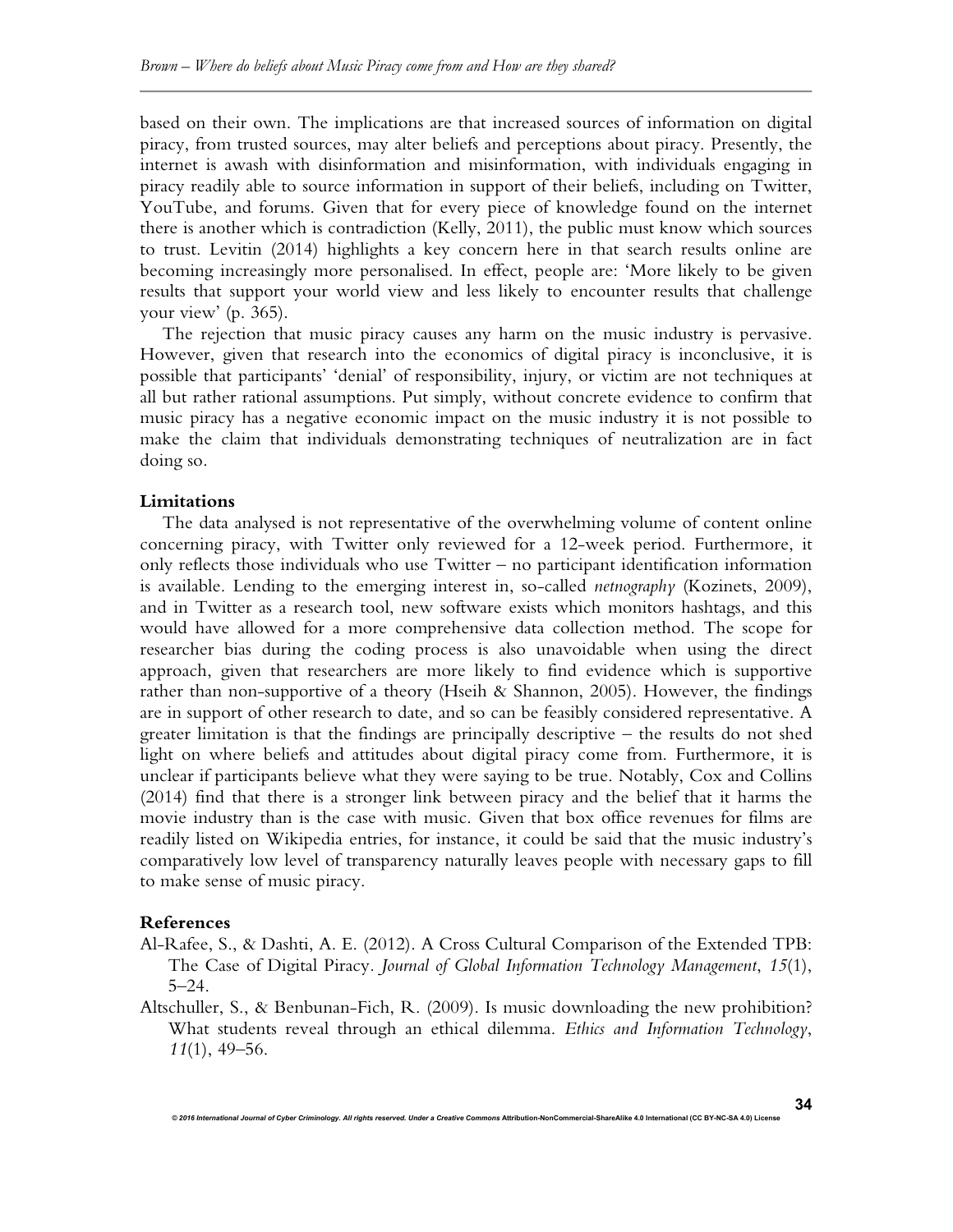

**35**

Andersen, B., & Frenz, M. (2007). *The Impact of Music Downloads and P2P File-Sharing on the Purchase of Music: A Study for Industry Canada*. Retrieved from https://www.ic.gc.ca/eic/site/ippd-

dppi.nsf/vwapj/IndustryCanadaPaperMay4\_2007\_en.pdf/\$FILE/IndustryCanadaPaper May4\_2007\_en.pdf.

Ang, S. H., Cheng, P. S., Lim, E. A., & Tambyah, S. K. (2001). Spot the difference: Consumer responses towards counterfeits. *Journal of Consumer Marketing*, *18*(3), 219– 235.

Ariely, D. (2011). *The Upside of Irrationality*. London, England: HarperCollins.

- Bandura, A. (1991). Social cognitive theory of moral thought and action. In W. M. Kurtines & J. L. Gewirtz (Eds.), *Handbook of Moral Behaviour and Development: Vol. 1. Theory* (pp. 45–103). Hillsdale, NJ: Erlbaum.
- Barker, G. (2012). Evidence of the Effect of Free Music Downloads on the Purchase of Music CDs in Canada. *Review of Economic Research on Copyright Issues*, *9*(2), 55–78.
- Batson, D. C., Thompson, E. R., & Chen, H. (2002). Moral Hypocrisy: Addressing Some Alternatives. *Journal of Personality and Social Psychology*, *83*(2), 330–339.
- Bennett, L. (2012). Patterns of listening through social media: online fan engagement with the live music experience. *Social Semiotics*, *22*(5), 545–557.
- Bonner, S., & O'Higgins, E. (2010). Music piracy: ethical perspectives. *Management Decision*, *48*(9), 1341–1354.
- Bouhnik, D., & Deshen, M. (2013). Adolescents' Perception of Illegal Music Downloads from the Internet: An Empirical Investigation of Israeli High School Students' Moral Attitude and Behaviour. *Proceedings of the American Society for Information Science and Technology*, *50*(1), 1–11.
- Brennan, M. (2015). Live Music History. In A. Bennett & Waksman, S. (Eds.), *The SAGE Handbook of Popular Music* (pp. 207–222). London, England: Sage.
- Brown, I., & Marsden, C. T. (2013). *Regulating Code: Good Governance and Better Regulation in the Information Age*. Cambridge, MA: MIT Press.
- Brown, S. C. (2010). *Attitudes towards digital piracy: The role of morality* (Master's thesis submitted to the University of Strathclyde).
- Brown, S. C., & Knox, D. (2016a). Why go to pop concerts? The motivations behind live music attendance. *Musicae Scientiae*. Advance online publication, May 20, 2016. doi: 10.1177/102986491665071.
- Brown, S. C., & Knox, D. (2016b). Why buy an album? The motivations behind recorded music purchases. *Psychomusicology*: *Music*, *Mind*, *and Brain*, *26*(1), 79–86.
- Brown, S. E., Esbensen, F. A., & Geis, G. (2007). *Criminology: Explaining Crime and Its Context* (6th edition). Newark, NJ: Lexis Nexis.
- Chen, X., Sei-Ching, J. S., Theng, Y.-L., & Lee, C. S. (2015). Why Students Share Misinformation on Social Media: Motivation, Gender, and Study-level Differences. *The Journal of Academic Librarianship*, *41*(5), 583–592.
- Cho, H., Chung, S., & Filippova, A. (2015). Perceptions of social norms surrounding digital piracy: The effect of social projection and communication exposure on injunctive and descriptive social norms. *Computers in Human Behavior*, *48*, 506–515.
- Connolly, M., & Krueger, A. B. (2006). Rockonomics: The Economics of Popular Music. In V. A. Ginsburgh & D. Throsby (Eds.), *Handbook on the Economics of Art and Culture Volume 1* (pp. 667–719). Amsterdam, Netherlands: Elsevier.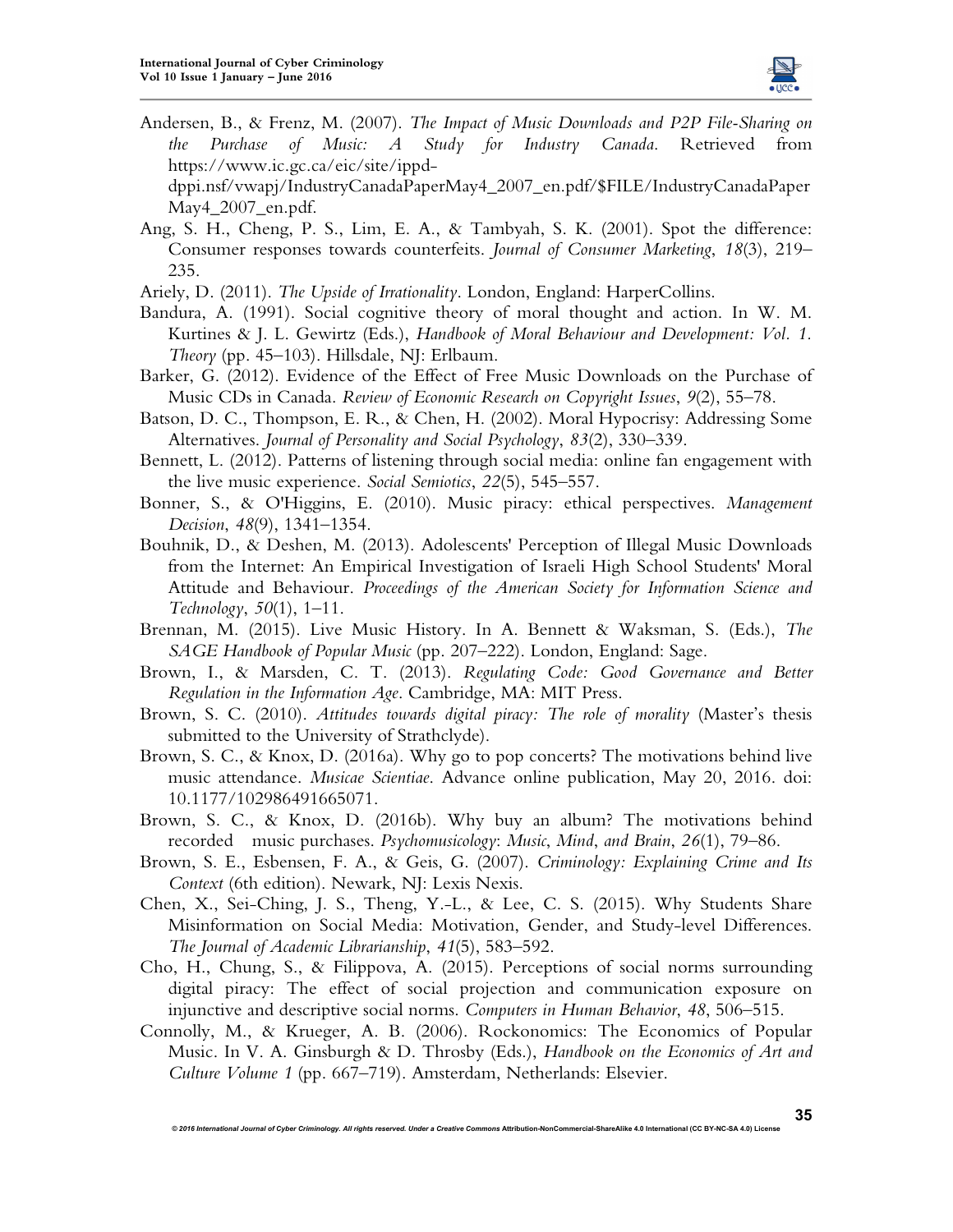- Cox, J., & Collins, A. (2014). Sailing in the same ship? Differences in factors motivating piracy of music and movie content. *Journal of Behavioral and Experimental Economics*, *50*, 70–76.
- Creswell, J.C. (2007). *Qualitative Inquiry and Research Design: Choosing Among Five Approaches* (2nd edition). London, England: Sage.
- de Kaminski, M., Svensson, M., Larsson, S., Alkan, S., Olsson, J. A., & Rönkkö, K. (2013). Studying Norms and Social Change in a Digital Age: Identifying and Understanding a Multidimensional Gap Problem. In M. Baier (Ed.), *Social and Legal Norms: Towards a Socio-Legal Understanding of Normativity* (pp. 309–330). Surrey, England: Ashgate.
- Doughty, M., Lawson, S., Linehan, C., Rowland, D., & Bennett, L. (2014, June). *Disinhibited Abuse of Othered Communities by Second-Screening Audiences*. Paper presented at the 2014 ACM international conference on Interactive experiences for TV and online video, Newcastle Upon Tyne, England. Retrieved from University of Lincoln website.
- Flores, A., & James, C. (2012). Morality and ethics behind the screen: Young people's perspectives on digital life. *New Media Society*, *15*(6), 834–852.
- Gayer, A., & Shy, O. (2006). Publishers, artists, and copyright enforcement. *Information Economics and Policy*, *18*(4), 374–384.
- Gray K. (2012). Stealing from the rich to entertain the poor? A survey of literature on the ethics of digital piracy. *The Serials Librarian*, 63(3–4), 288–95.
- Green, T., Sinclair, G., & Tinson, J. (2016). Do they Know it's CSR at all? An Exploration of Socially Responsible Music Consumption. *Journal of Business Ethics*. Advance online publication: http://dx.doi.org/10.1007/s10551-015-2582-8.
- Gupta, P. B., Gould, S. J., & Pola, B. (2004). "To Pirate or Not to Pirate": A Comparative Study of the Ethical Versus Other Influences on the Consumer's Software Acquisition-Mode Decision. *Journal of Business Ethics*, *55*(3), 255–274.
- Hammond, R. G. (2012). *Profit Leak? Pre-Release File Sharing and the Music Industry* (Working Paper). Retrieved from http://www.serci.org/2012/hammond.pdf.
- Hickey, G., & Kipping, C. (1996). Issues in research. A multi-stage approach to the coding of data from open-ended questions. *Nurse Researcher*, *4*, 81–91.
- Higgins, G. (2011). Value and Choice: Examining Their Roles in Digital Piracy. In K. Jaishankar (Ed.), *Cyber Criminology: Exploring Internet Crimes and Criminal Behavior* (pp. 141–154). Boca Raton, FL: CRC Press, Taylor and Francis Group.
- Higgins, G. E., & Marcum, C. D. (2011). *Digital Piracy: An Integrated Theoretical Approach*. Durham, NC: Carolina Academic Press.
- Hinduja, S. (2012). General Strain, Self-Control, and Music Piracy. *International Journal of Cyber Criminology*, *6*(1), 951–967.
- Hinduja, S., & Higgins, G. E. (2011). Trends and patterns among music pirates. *Deviant Behavior*, *32*(7), 563–588.
- Holt, A. (2010). The economy of live music in the digital age. *European Journal of Cultural Studies*, *13*(2), 243–261.
- Holt, T. J., & Copes, H. (2010). Transferring Subcultural Knowledge On-Line: Practices and Beliefs of Persistent Digital Pirates. *Deviant Behavior*, *31*(7), 625–654.
- Hsieh, H. F., & Shannon, S. E. (2005). Three Approaches to Qualitative Content Analysis. *Qualitative Health Research*, *15*(9), 1277–1288.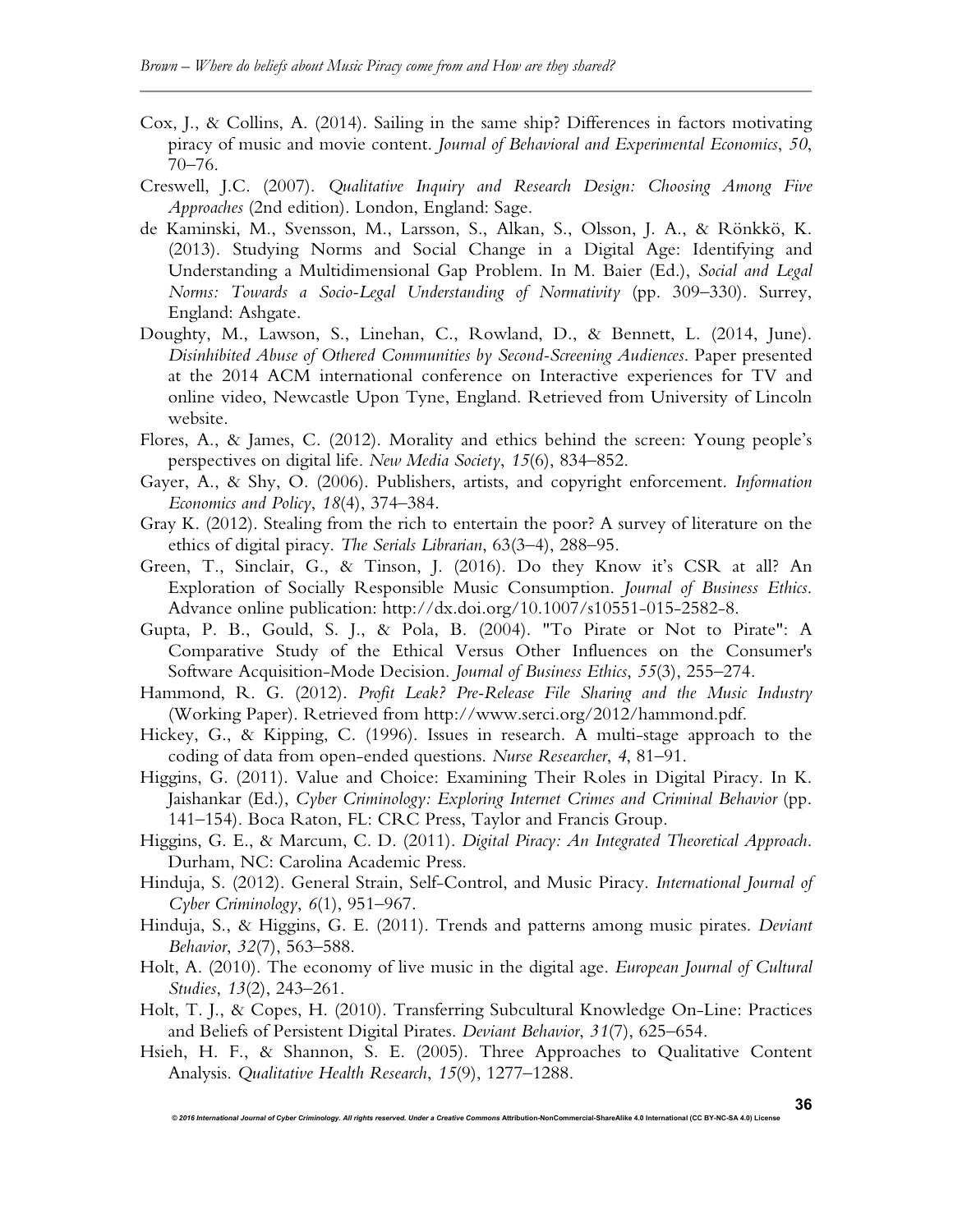

- Huygen, A., Rutten, P., Huveneers, S., Limonard, S., Poort, J., Leenheer, J., Janssen, K., van Eijk, N., & Helberger, N. (2009). *Ups and downs: Economic and cultural effects of files sharing on music, film and games* (Working Paper No. 1350451). Retrieved from http://papers.ssrn.com/sol3/papers.cfm?abstract\_id=1350451.
- Ingram, J. R., & Hinduja, S. (2008). Neutralizing Music Piracy: An Empirical Examination. *Deviant Behavior*, *29*(4), 334–366.
- Karaganis, J., & Renkema, L. (2013). *Copy Culture in the US and Germany*. USA: The American Assembly.
- Kay, D. (2012). *Online copyright infringement tracker benchmark study Q3 2012*. Retrieved from OFCOM website: http://stakeholders.ofcom.org.uk/market-dataresearch/other/telecoms-research/copyright-infringement-tracker.
- Kelly, K. (2011). The Waking Dream. In J. Brockman (Ed.), *How is the Internet Changing the Way You Think?* (pp. 18–23). New York, NY: Harper Collins.
- Kozinets, R. V. (2010). *Netnography: Doing Ethnographic Research Online*. London, England: Sage.
- Levin, A. M., Dato-on, M. C., & Manolis, C. (2007). Deterring illegal downloading: The effects of threat appeals, past behavior, subjective norms, and attributions of harm. *Journal of Consumer Behaviour*, *6*(2–3), 111–122.
- Levitin, D. J. (2014). *The Organized Mind*. New York City, NY: Dutton.
- Li, X., & Nergardze, N. (2009). Deterrence Effect of Four Legal and Extralegal Factors on Online Copyright Infringement. *Journal of Computer-Mediated Communication*, *14*, 307– 327.
- Liebowitz, S. J. (2007). *How Reliable is the Oberholzer-Gee and Strumpf Paper on File-Sharing?* (Working Paper No. 1014399). Retrieved from http://papers.ssrn.com/sol3/papers.cfm?abstract\_id=1014399.
- Liebowitz, S. J. (2010). *The Oberholzer-Gee and Strumpf File-Sharing Instrument Fails the Laugh Test* (Working Paper No. 1598037). Retrieved from http://people.hss.caltech.edu/~mshum/ec106/The-Oberholzer-GeeStrumpf-File-Sharing-Instrument-Fails-the-Laugh-Test.pdf.
- Liikkanen, L. A., & Salovaara, A. (2015). Music on YouTube: User engagement with traditional, user-appointed and derivative videos. *Computers in Human Behavior*, *50*, 108–124.
- Lindgren, S. (2010). At the Nexus of Destruction and Creation: Pirate and anti-pirate discourse in Swedish online media. In G. Nalbant & T. Kara (Eds.), *New Media and Interactivity* (pp. 229–236). Istanbul, Turkey: Marmara University.
- Lindgren, S., & Lundström, R. (2011). Pirate Culture and Hacktivist Mobilization: The cultural and social protocols of #WikiLeaks on Twitter. *New Media and Society*, *13*(6), 999–1018.
- MacDonald, R., Kreutz, G., & Mitchell, L. (2012). What is Music, Health, and Wellbeing and Why Is It Important? In R. MacDonald, G. Kreutz, and L. Mitchell (Eds.), *Music, Health, and Wellbeing* (pp. 3–11). Oxford, England: Oxford University Press.
- Marshall, L. (2013). The 360 deal and the 'new' music industry. *European Journal of Cultural Studies*, *16*(1), 77–99.
- McCosker, A. (2014). Trolling as provocation: YouTube's agonistic publics. *Convergence*, *20*(2), 201–217.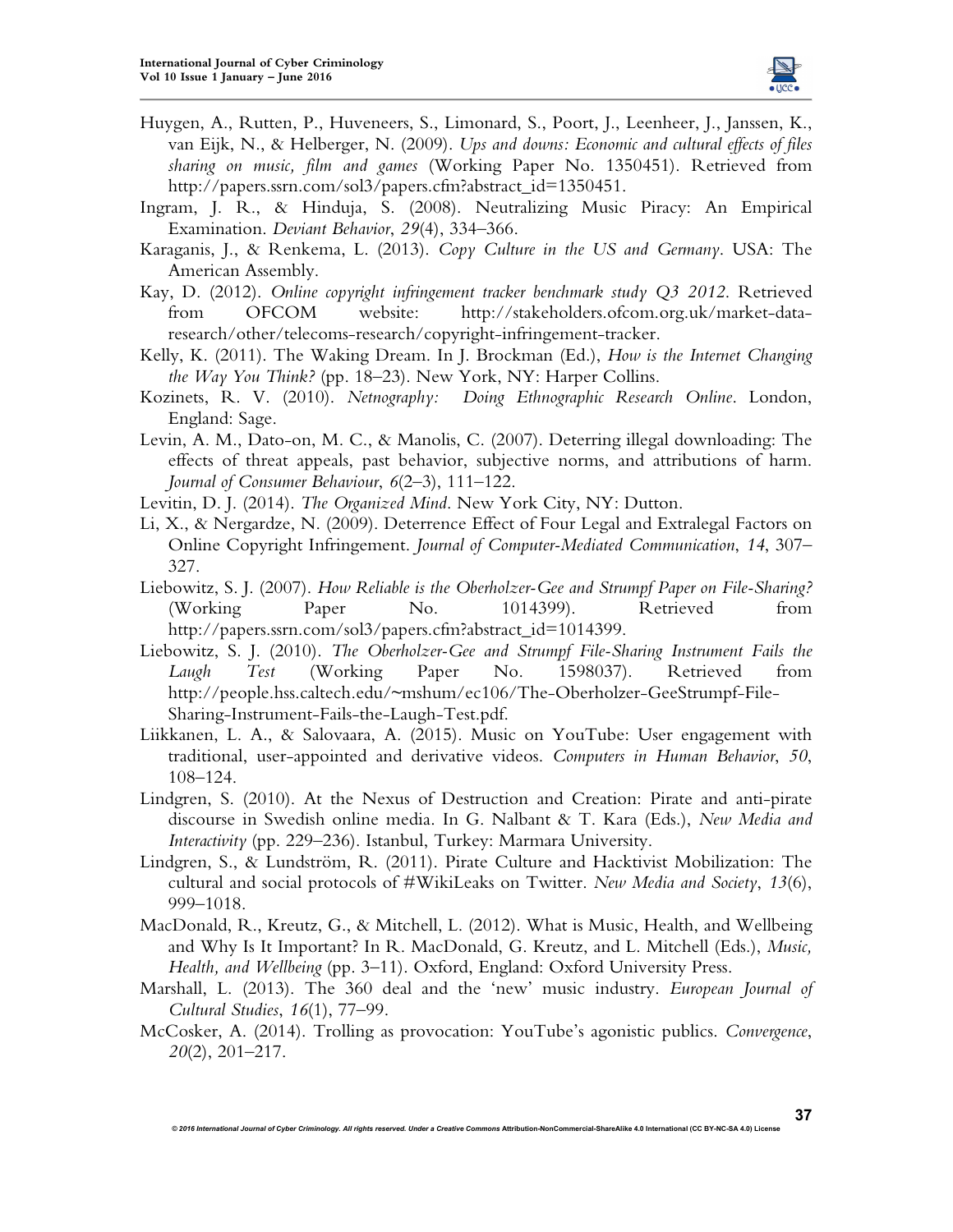- Montoro-Pons, J. D., & Cuadrado-Garcia, M. (2008). Legal origin and intellectual property rights: an empirical study in the prerecorded music sector. *European Journal of Law and Economics*, *26*(2), 153–173.
- Moore, R., & McMullan, E.C. (2009). Neutralizations and Rationalizations of Digital Piracy: A Qualitative Analysis of University Students. *International Journal of Cyber Criminology*, *3*(1), 441–451.
- Oberholzer-Gee, F., & Strumpf, K. (2010). File Sharing and Copyright. In J. Lerner & S. Stern (Eds.), *Innovation Policy and the Economy* (pp. 19–55). Chicago, IL: University of Chicago Press.
- Oyetemi, S. O., Gabarron, E., & Wynn, R. (2014). Ebola, Twitter, and misinformation: A dangerous combination? *The British Medical Journal*, *349*, doi: http://dx.doi.org/10.1136/bmj.g6178.
- Persson, M., (Producer), & Klose, S. (Director). (2013). *TPB AFK: The Pirate Bay Away From Keyboard* [Motion picture]. Sweden: Self-distributed.
- Ratkiewicz, J., Conover, M., Meiss, M., Gonçalves, B., Patil, S., Flammini, A., & Menczer, F. (2010). Detecting and tracking the spread of astroturf memes in microblog streams. Proceedings of the 20<sup>th</sup> International Conference Companion on World *Wide Web* (pp. 249–252). Retrieved from http://arxiv.org/abs/1011.3768.
- Rochelandet, F., & Le Guel, F. (2005). P2P music sharing networks: Why the legal fight against copiers may be inefficient. *Review of Economic Research on Copyright Issues*, *2*(2), 69–82.
- Scharf, N. F. (2013). *Digital Copyright Law: Exploring the Changing Interface Between Copyright and Regulation in the Digital Environment* (Doctoral dissertation).
- Schwarz, J. A. (2014). *Online File Sharing: Innovations in Media Consumption*. New York, NY: Routledge.
- Shermer, M. (2011). *The Believing Brain.* New York, NY: Times Books.
- Sinclair, G., & Green, T. (2016). Download or stream? Steal or buy? Developing a typology of today's music consumer. *Journal of Consumer Behaviour*, *15*(1), 3–14.
- Smallridge, J. L., & Roberts, J. R. (2013). Crime Specific Neutralizations: An Empirical Examination of Four Types of Digital Piracy. *International Journal of Cyber Criminology*, *7*(2), 125–140.
- Sutherland, E. H., & Cressey, D. R. (1974). *Criminology* (9<sup>th</sup> edition.). Philadelphia, PA: Lippincott.
- Sykes, G., & Matza, D. (1957). Techniques of neutralization: a theory of delinquency. *American Sociological Review*, *22*(6), 664–670.
- Thelwall, M., Sud, P., & Vis, F. (2012). Commenting on YouTube videos: From guatemalan rock to El Big Bang. *Journal of the American Society for Information Science and Technology*, *63*(3), 616–629.
- Thompson, L., Rivara, F. P., & Whitehill, J. (2015). Prevalence of Marijuana-Related Traffic on Twitter, 2012–2013: A Content Analysis. *Cyberpsychology, Behavior, and Social Networking*, *18*(6), 311–319.
- Thorley, M. (2011). *Music industry aspirants' attitudes to intellectual property in the digital age* (IIPC Publication Series 5). Retrieved from Coventry University website: https://curve.coventry.ac.uk/open/items/89a7589d-141a-bdf2-b482 ce9312017f84/1.

*© 2016 International Journal of Cyber Criminology. All rights reserved. Under a Creative Commons* **Attribution-NonCommercial-ShareAlike 4.0 International (CC BY-NC-SA 4.0) License** 

**38**